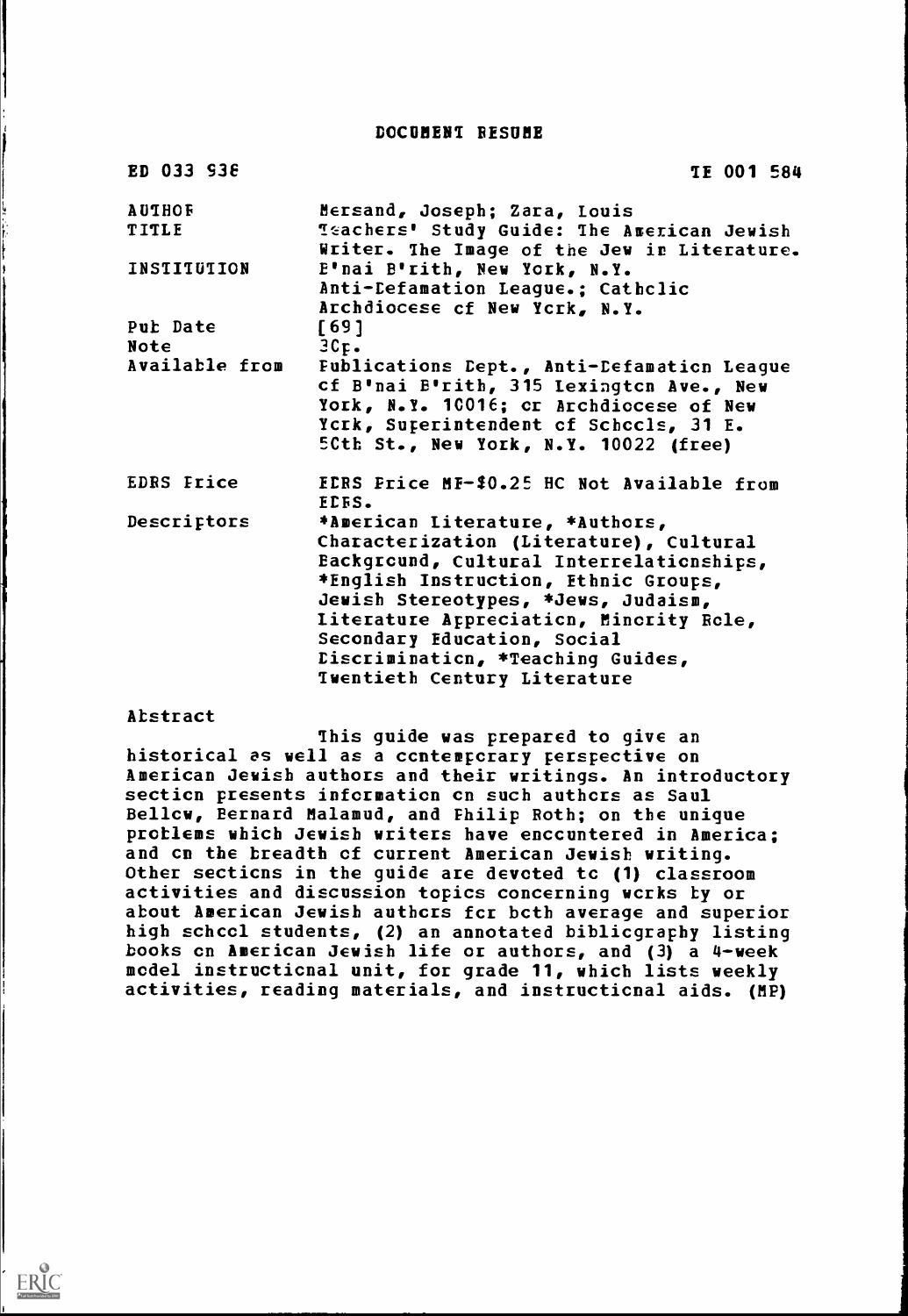co Li/

## THE IMAGE OF THE JEW IN LITERATURE

A series of films and publications<br>
Produced jointly by the<br>
Catholic Archdiocese of New York<br>
and the Anti-Defamation League Catholic Archdiocese of New Yorl<br>and the Anti-Defamation League<br>of B'nai B'rith.



# Teachers' Study Guide: The American Jewish Writer

## Film lecture by Louis Zara

Study Guide by Joseph Mersand, Ph.D.

U.S. DEPARTMENT OF MEALTH, EDUCATION & WELFARE FFICE OF EDUCATION

this document has deen reproduced exactly as received from the MINZATION ORIGINATING IT. PONITS OF VIEW OR OPHNOIS STATED DO NOT HICESSARILY REPRESENT OFFICIAL OFFICE OF EDUCATION POSINON OR POLICY.

 $84$ 

 $\boldsymbol{\vartheta}$ 

 $\overline{O}$  $\overline{O}$ 

 $\pmb{\psi}$ 

r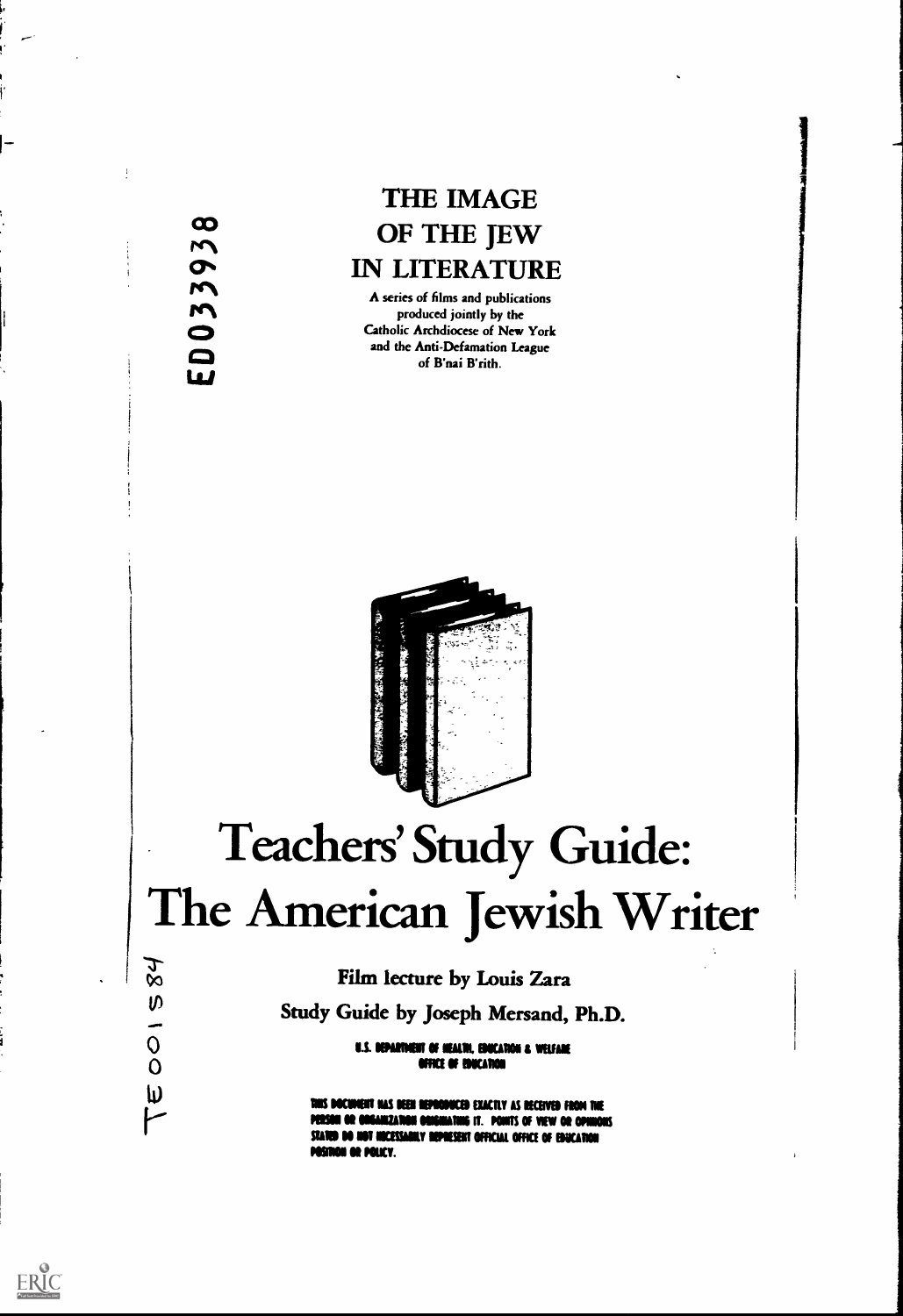The Image of the Jew in Literature and Jews and Their Religion are two unique series of inservice training programs for teachers in Catholic parochial schools and for Confraternity of Christian Doctrine courses. Now available either on film or videotape, they were produced as a jointlysponsored project of the Archdiocese of New York and the Anti-Defamation League of B'nai B'rith. These programs, which in some instances can also be profitably used in the actual classroom situation, have been supplemented by resource units and instructional guides that attempt to provide teachers with the background and tools necessary for the teaching of varied materiil relating to the Jews. The programs are a response to the direction taken in Vatican II Council and the initiative of the American Hierarchy. As such, they bring some of America's leading Jewish scholars to the Catholic teacher in particular, as the search is continued for the best course that Judeo-Christian relations should take in our time.

s

I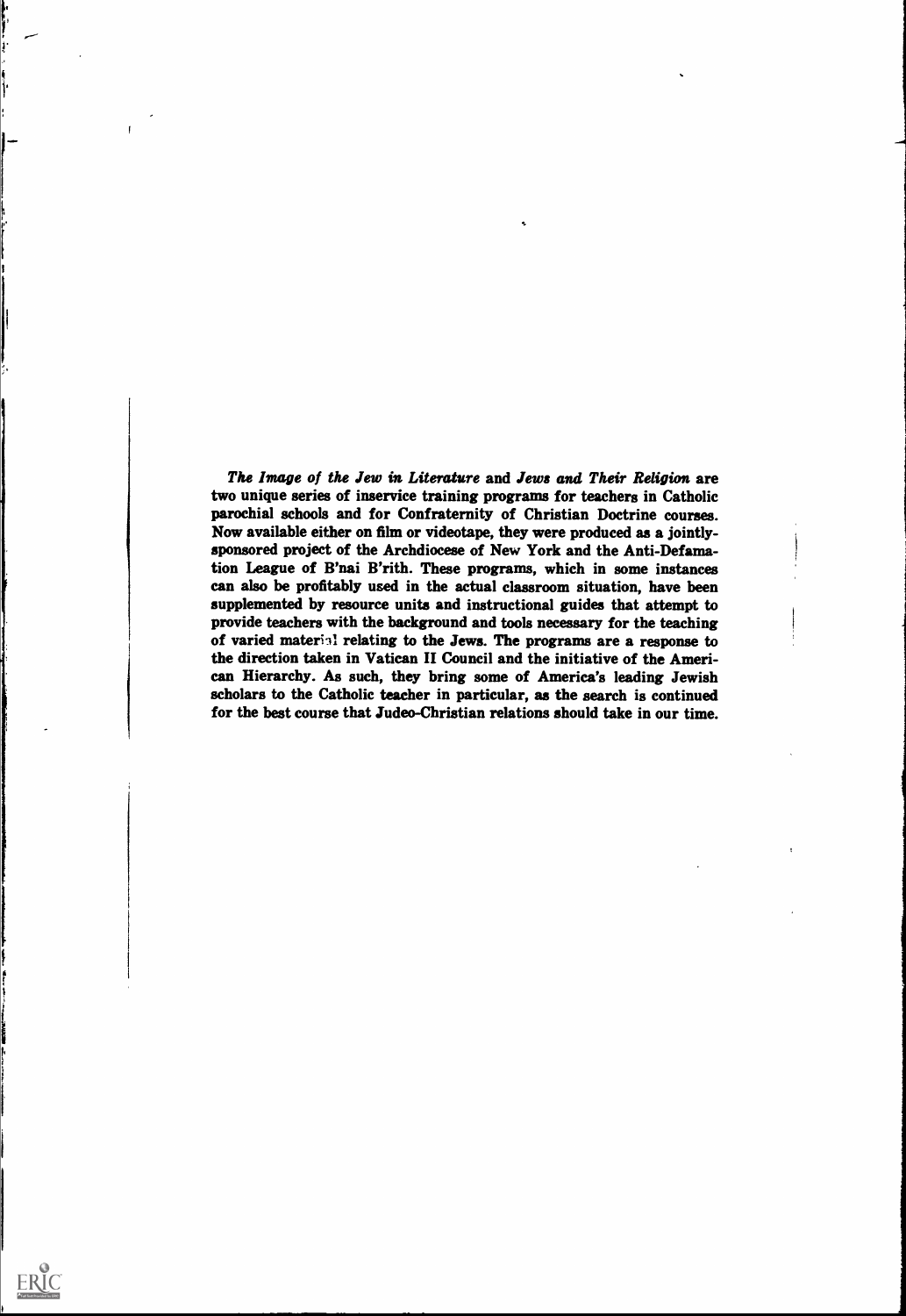## Table of Contents

## PAGE

 $\bar{\mathcal{A}}$ 

|    | 1. The American Jewish Writer by Louis Zara  | 5  |  |
|----|----------------------------------------------|----|--|
| 2. | Teachers' Study Guide by Dr. Joseph Mersand  | 13 |  |
|    |                                              | 14 |  |
|    |                                              | 15 |  |
|    |                                              | 18 |  |
|    | Classroom Activities and Discussion Topics   | 19 |  |
|    | Bibliography for Teachers and Students       | 24 |  |
|    | 3. Model Instructional Unit by Milton Silver | 26 |  |

سر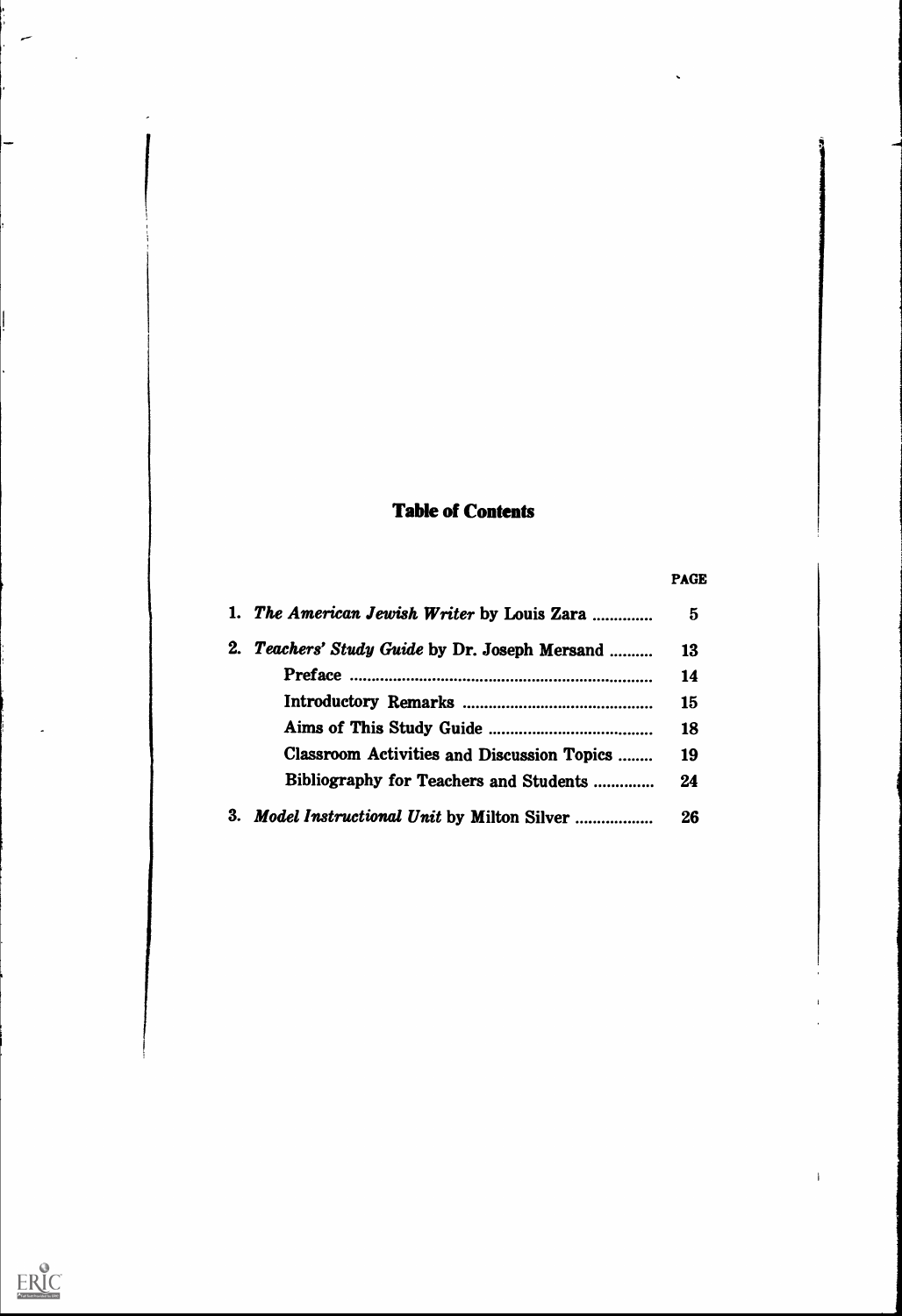## THE AMERICAN JEWISH WRITER by LOUIS ZARA

Note: The following text is based on the original script delivered by Mr. Zara, novelist and editor, on closed-circuit television, and is now available on 16 mm.<br>film or videotape. For information as to rental and purchase, write to: Audio-Visual Dept., Anti-Defamation League of B'nai B'rith, 315 Lexington Avenue, New York, N.Y. 10016, or the regional office nearest you.

When did American Jewish writing begin? What was its inspiration ? Who were its earliest voices? As the people of the book, the Jews wherever they have been - have expressed their hopes, their ideals, their fears and their anguish in literature. Into the cultures of the lands that granted them sanctuary, they poured their own ancient cultural heritage.

So it was that, from the beginning, there were American writers of Jewish origin in the United States. Writers like Mordecai Manuel Noah and Samuel B. H. Judah, playwrights of the early nineteen hundreds, or Emma Lazarus, the poet whose sonnet is graven on the base of the Statue of Liberty.

Today, however, we shall chiefly discuss the writers important to our own times – especially those who, though they write in English and are unmistakably American, are nonetheless identifiable as Jewish, both in terms of roots and subject matter. Previous to them, of course, there was a highly creative literature in Yiddish whose roots were of the Old World. Here, such names as Sholom Aleichem and Sholom Asch come instantly to mind.

Among the earliest to cross the bridge from Yiddish to English was Abraham Cahan, the remarkable editor-founder of the Jewish Daily Forward. The immigrant who became the journalist, and the journalist who became the novelist. His The Rise of David Levinsky, published in 1917, had a profound influence on a whole generation of American Jewish writers. Before Cahan, the so-called melting pot and the immigrants engulfed in it were sympathetically portrayed by liberal non-Jewish writers. At last, however, a Jewish writer created the prototype of the Jewish immigrant.

In the novel, the central character, Levinsky, who had arrived from a Russian shtetl (village) with four cents in his pocket, had in three decades earned a fortune of two million dollars in the garment industry. Yet the resultant status and power left merely ashes in his mouth. Already, in this relatively early work, we have a portrait of the Jew who is torn apart inside; a forerunner of the perplexed and tormented figure who has so

 $f/5$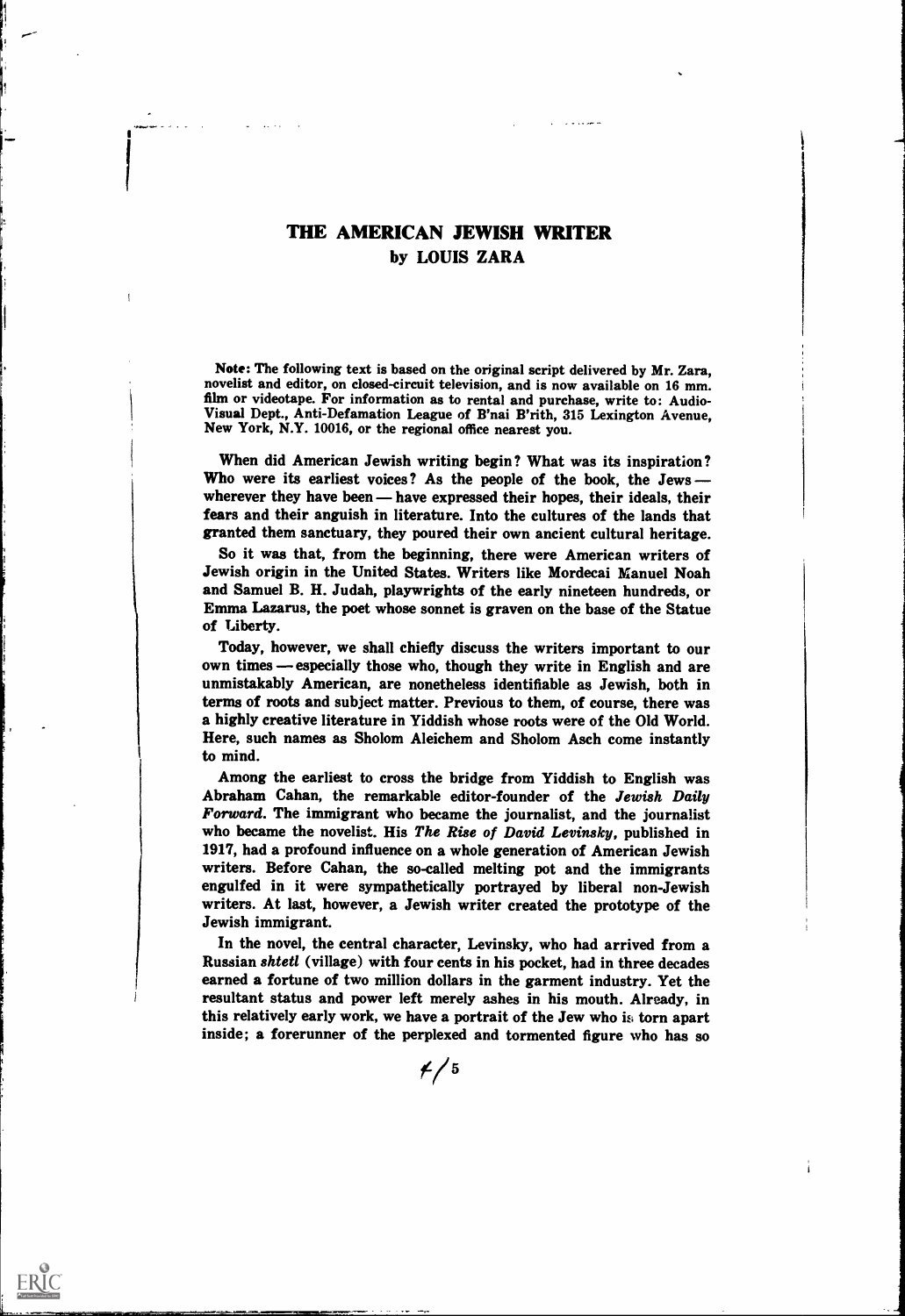often been depicted by such important recent writers as Saul Bellow, Bernard Malamud and Philip Roth.

Looking down from his dizzy heights, David Levinsky yearns for the simpler days :

At the height of my business success I felt that if I had my life to live over again I should never think of a business career. I can't seem to get accustomed to my luxurious life. I am always more or less conscious of my good clothes, or the high quality of my office furniture, of the power I wield over the men in my pay. I can never forget the days of my misery. My past and my present do not comport well. David, the poor lad swinging over a Talmud volume at the preacher's synagogue, seems to have more in common with my inner identity than David Levinsky, the well-known cloak manufacturer.

Though The Rise of David Levinsky was well received, many fine American Jewish writers hesitated to write solely on Jewish themes and about Jewish characters. Who would publish their stories? As late as 1946, an article in the Public Opinion Quarterly revealed that, of the 900 identifiable characters in the 198 stories published in eight of the nation's periodicals, only ten of that number had been Jewish, and of these not one had been either a hero or a heroine! In addition, there were other indications that no broad reading public existed having any particular interest in Jewish characters, no matter how well drawn.

Nonetheless, between World War I and World War II, certain American Jewish writers did persist. In 1934, for example, Henry Roth published his extraordinary novel of a Jewish childhood passed in Brooklyn, entitled Call It Sleep, which is still one of the most poetic as well as profoundly moving stories about urban slums that anyone, Jewish or non-Jewish, has ever written.

Call It Sleep is a story of poverty more bitter than any Abraham Cahan knew. But it is also a story of hope and love, sympathy and humor. In the compelling story of little David Schearl, Henry Roth crystallized the hunger and the wonder in every child :

"It's going to be a hard life," David's mother shook her head, "living in the back of a store that way. The hurry and the noise! Wouldn't it be better to get rooms somewhere else? In the same house, perhaps?"

"If we live somewhere else," said Mr. Sternowitz, "there go half of the profits. Why throw away money on rent when you can get it free? A place to sleep in is all we need — and a place to eat a breakfast and a supper." "I don't care where we live," said Aunt Bertha, "as long as we make money. . . . And then we'll have a home. And when we'll have a home we'll have a decent home. Thick furniture with red legs such as I see in the store windows. Everything covered with glass. Handsome chandeliers! A phonograph! We'll work our way up! Like bosses! What bliss to wake<br>up in the morning without chilling the marrow! A white sink! A toilet<br>inside! A bath-tub! A genuine bath-tub for my suffering hide in July!<br>A bath-tub! N the smoothest in the land! Let it be the slipperiest in the land!"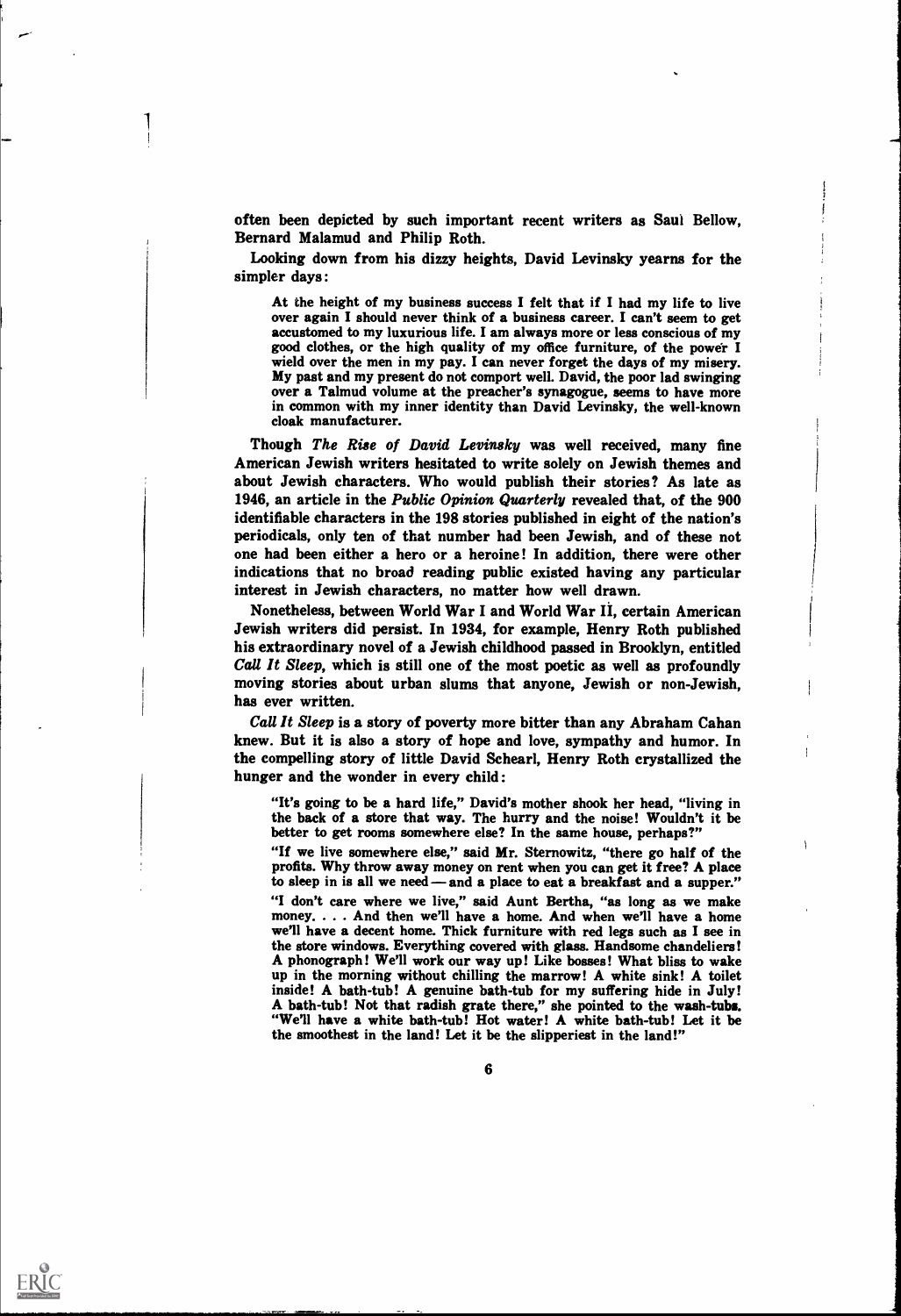It is at least in part a testimony to the lack of acceptance of American Jewish writing during that period that Henry Roth never wrote another novel. The American Jewish community did not take to it, nor did the non-Jewish public. Few writers could struggle and persevere against such neglect.

Among those who did was Meyer Levin. His novel, The Old Bunch (1937), was a cross-section of American Jewish life in Chicago, in which the characters try unsuccessfully to be middle-class Americans, never realizing their full potentialities, either as Jews or as Americans.

Levin's struggle to answer the age-old questions : Who am I? Can I live as a Jew in this non-Jewish world? How shall I do it? resulted in another work entitled In Search, in which he boldly examined himself as Jew and writer :

My dominant childhood memory is of fear and shame at being a Jew.... Perhaps we knew that there was something particularly inferior about being a Jew through all the tales we absorbed in our childhood, of how the lives of our people had been in the old country. . .. From our earliest consciousness, we absorbed these tales of our people being kicked around and browbeaten. . . . And we therefore knew that with our people, in no matter what country they lived, it had always been as it was with us we were a despised people.

In Search is an autobiographical confession of an extremely sensitive man who is finally able to say, "This sense of shame is, I believe, now slowly being eradicated." At the end of the book, he movingly summarizes this feeling:

Once in Paris, in a general talk about aims in life, I was asked, "What do you want? What do you want to be?" And the definition that slipped out was a bit startling for me, for I blurted, "A good Jew."

I didn't say a great writer or a happy man or a good person or a good American Jew or a good American, though I want to be all of those, too. The first response, which I must regard as the pure response within me where the

... When we think of 'a good Christian,' we think in moral terms. I suppose a good Jew is more of a moral than a patriotic concept, but there is an overtone of folk approval sought.

Unlike Roth and Levin, many writers at this time fled Jewish subject matter altogether. As late as 1947 the famous playwright, Arthur Miller, could say:

I think I gave up the Jews as literary material because I was afraid that even an innocent allusion to individual wrong-doing of an individual Jew would be inflamed by the atmosphere, ignited by the hatred I was suddenly aware of, and my love would be twisted into a weapon of persecution against Jews. No good writer can approach material in that atmosphere.

Within the past two decades, the picture has changed radically. So radically that we can sit here and discuss the American Jewish writer

1919 - 1919 - 1919 - 1919 - 1919<br>1919 - 1919 - 1919 - 1919 - 1919 - 1919 - 1919 - 1919 - 1919 - 1919 - 1919 - 1919 - 1919 - 1919 - 1919 - 1919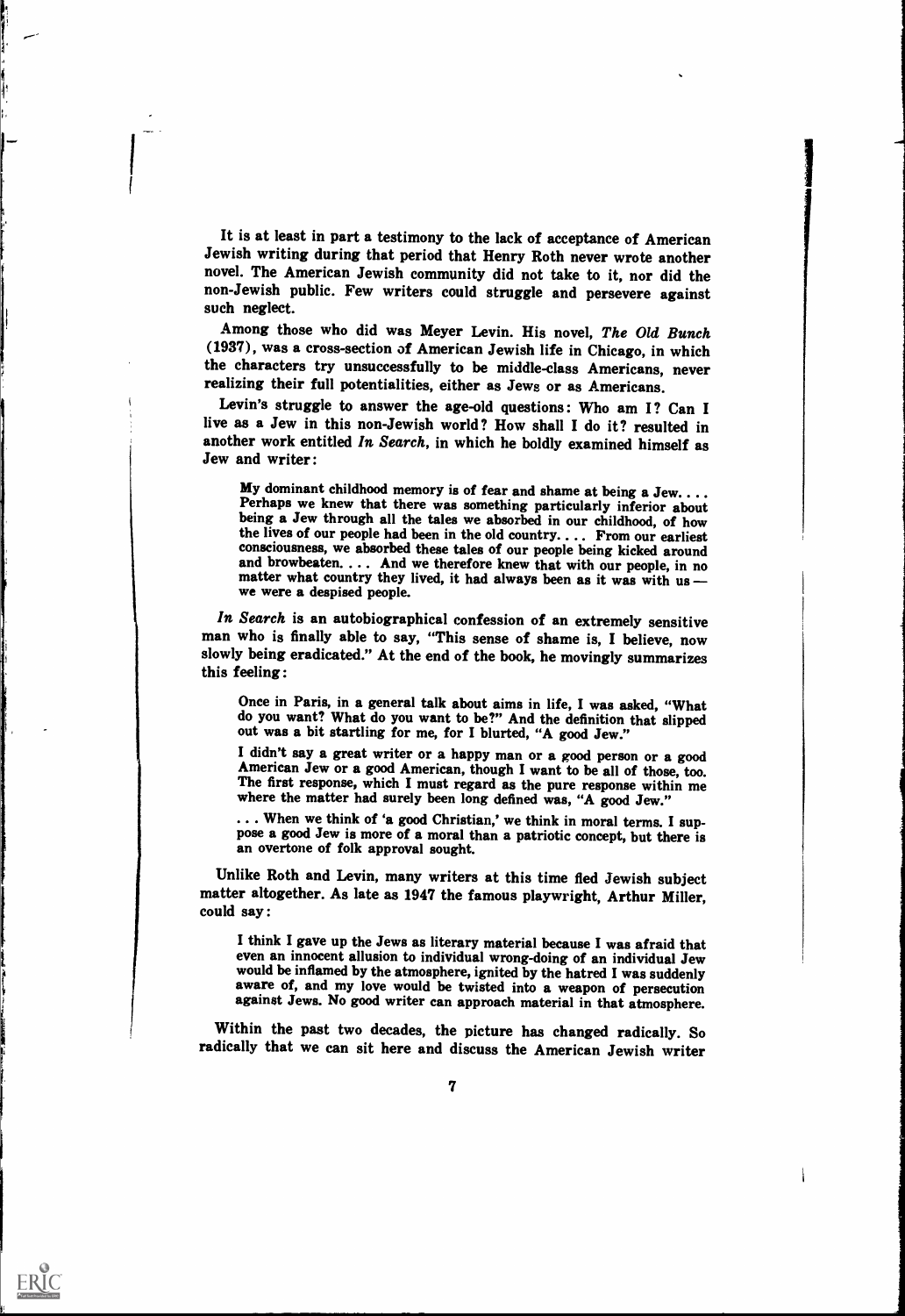who today creates a good number of the nation's best-sellers, and who finds that he is accepted as his material is accepted. What happened to effect this change?

First, there was the Hitler Death-Machine which caused six million men, women and children of the Jewish faith to perish. Secondly, an extraordinary situation unfolded before the eyes of a war-weary world . . . the struggle of the Jews in the Holy Land. The courage of these freedom-fighters seemed to act like a tonic, not merely on the remnants of the Jews in the United States and elsewhere, but on the Christian community as well. For the first time one could look at oneself as a Jew without shame and without apology.

It is interesting to note that, of the new American Jewish writers who are widely read today, all of them are post-Hitler and post-independence of Israel. It is not only that the critics have become aware of them, but that they themselves are suddenly freed from an inner bondage, and can write with a new pride and a new awareness.

There has also been a corresponding change in the non-Jewish community. It can now not only accept, but it can understand as well, the intellectual and cultural conflicts which have preoccupied so many American Jewish writers. Thus, its sympathy could embrace a popular novel like Leon Uris' Exodus, not because the work was of high literary merit — which it was not — but because it extolled the heroism of those Jewish men and women who fled from death only to be brutally halted and thrust away on the very threshold of freedom. The pitiful plight of these "illegals," as Meyer Levin called them, roused the humanity of many readers who perhaps now wished they had only known. Perhaps they might have helped. . . . And so they cheered whenever Jews were saved.

Even the old classics of Yiddish literature could now be brought out and shared. Witness the case of Sholom Aleichem who was suddenly hailed as the "Mark Twain" of Yiddish letters. Witness the musical Fiddler On The Roof which, for all its quaintness, became almost as well loved as Oklahoma or My Fair Lady. For the Jewish public there was release and joy to hear Sholom Aleichem's work performed in English, and to know that the non-Jewish public appreciated it, too  $-$  its irony and humor, its human-ness. "Sa-ay, this Tev-Ye the milkman is no different from anyone else !" Of course the fact is that he never was any different.

Or take the case of the Yiddish writer, Isaac Bashevis Singer, and the great interest his work has aroused. His novels, The Manor, The Family Moskat and The Magician of Lublin (all translated into English) are a feast, alive and real even to American readers, although they deal with that old old world of central Europe.

However, American Jewish writers of today, deeply rooted though they are in this same old-world mystique, have neither the wish nor the need to fall back on it. They understand the old songs and the old tears, but



11 and 12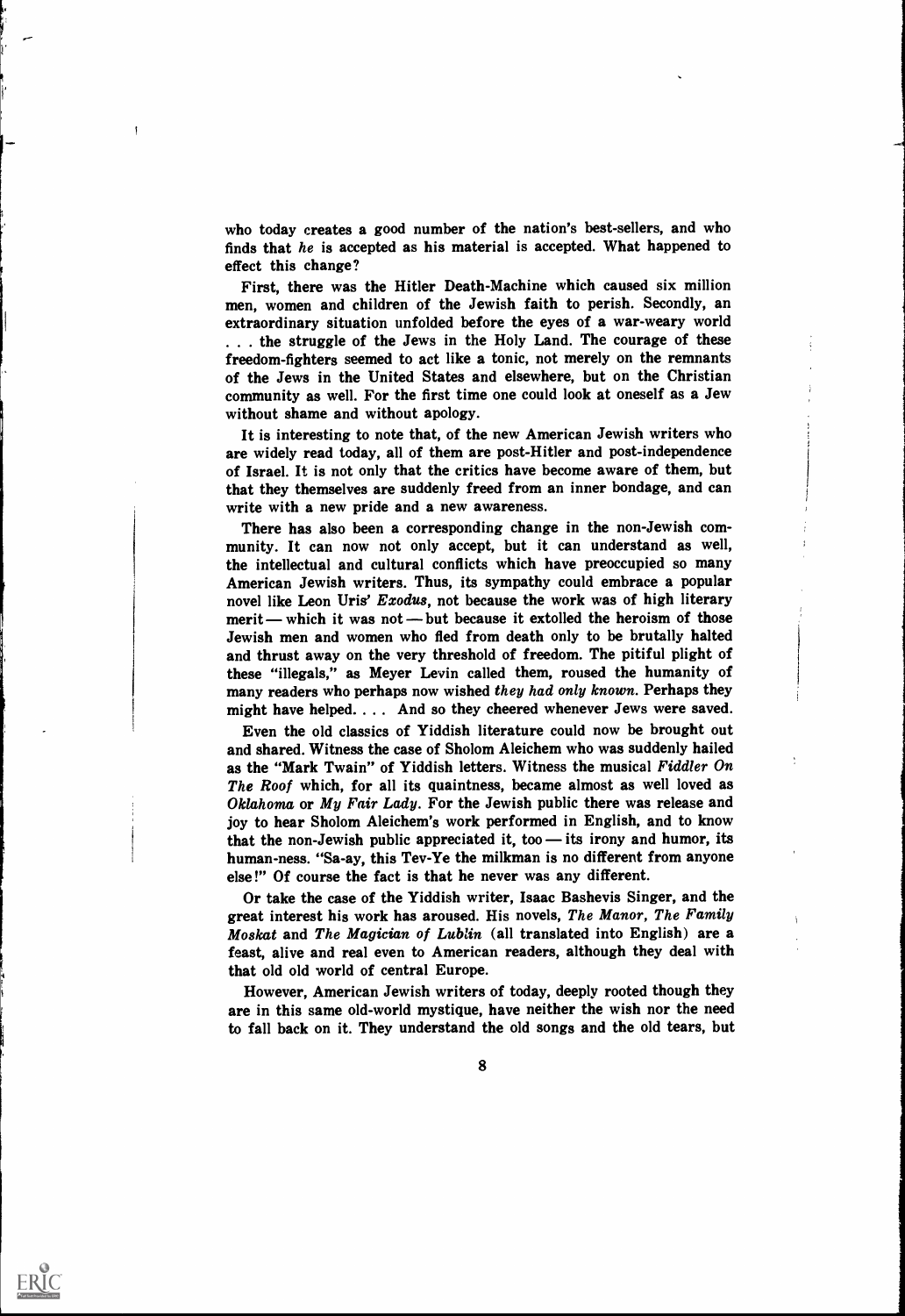their sights are now set upon the American world around them. They have not repudiated the past. They simply employ it as a base from which to move forward.

This is particularly true  $-$  to a greater or lesser degree  $-$  of three of our best-known novelists : Saul Bellow, Bernard Malamud and Philip Roth. These men feel no need to apologize for being Jewish, nor do they have any hesitation in selecting any corner of the Jewish soul for examination. They probe, they dissect, they seek the truth and they boldly display it.

Take Saul Bellow, for an example. Years ago he had already astutely observed that, to the Jews in the European ghettoes, history had been something that *happened* to them; it was not they who made it. This also used to be true in literature: it was non-Jewish writers, not Jewish ones, who created the memorable Jewish figures. Now all this has changed, and Bellow has created Jewish characters so convincing and universal that they reflect not merely the Jewish, but the total human condition.

In 1944, Bellow wrote his first novel, Dangling Man. As the novel opens, the central character, Joseph, is waiting to be called by his draft board. Idle, drifting, floating, supported by his wife, Joseph nonetheless struggles for inner clarity :

All the striving is for one end. I do not entirely understand this impulse.<br>But it occurs to me that its final end is the  $d_{\ell}$  e for pure freedom...<br>We struggle perpetually to free ourselves. Or to put it somewhat diff ently, while we seem so intently and even desperately to be holding on to ourselves, we would far rather give ourselves away. We do not know how. So, it times, we throw ourselves away, when what we really want, is to stop living so exclusively and vainly for our own sake, impure and unknowing, turning inward and self-fastened.

Dangling Man! What a wonderfully descriptive title for twentiethcentury man !

Here is Bellow again, this time in the opening lines of The Adventures of Augie March, which he published nine years later:

I am an American, Chicago-born — Chicago, that somber city — and go at things I have taught myself, free-style, and will make the record in my own way: first to knock, first admitted; sometimes an innocent knock, sometimes not so innocent. .. .

In these eloquent words, one can almost hear the voice of Walt Whitman in his Leaves of Grass. Not only because, like Whitman, Bellow sings and yearns, but because he too is constantly searching for freedom. His Augie wants to know what life is all about, yet he drifts passively and lets others push him into action. "My pride," he says at one point, "has always been hurt by not being able to give an account of myself and always being manipulated."

The book begins with Augie quoting from the Greek philosopher Heraclitus  $-$  "A man's character is his fate" - and ends with Bellow's wry and ironic twisting of this phrase ; "It is obvious that his (Augie's) fate,

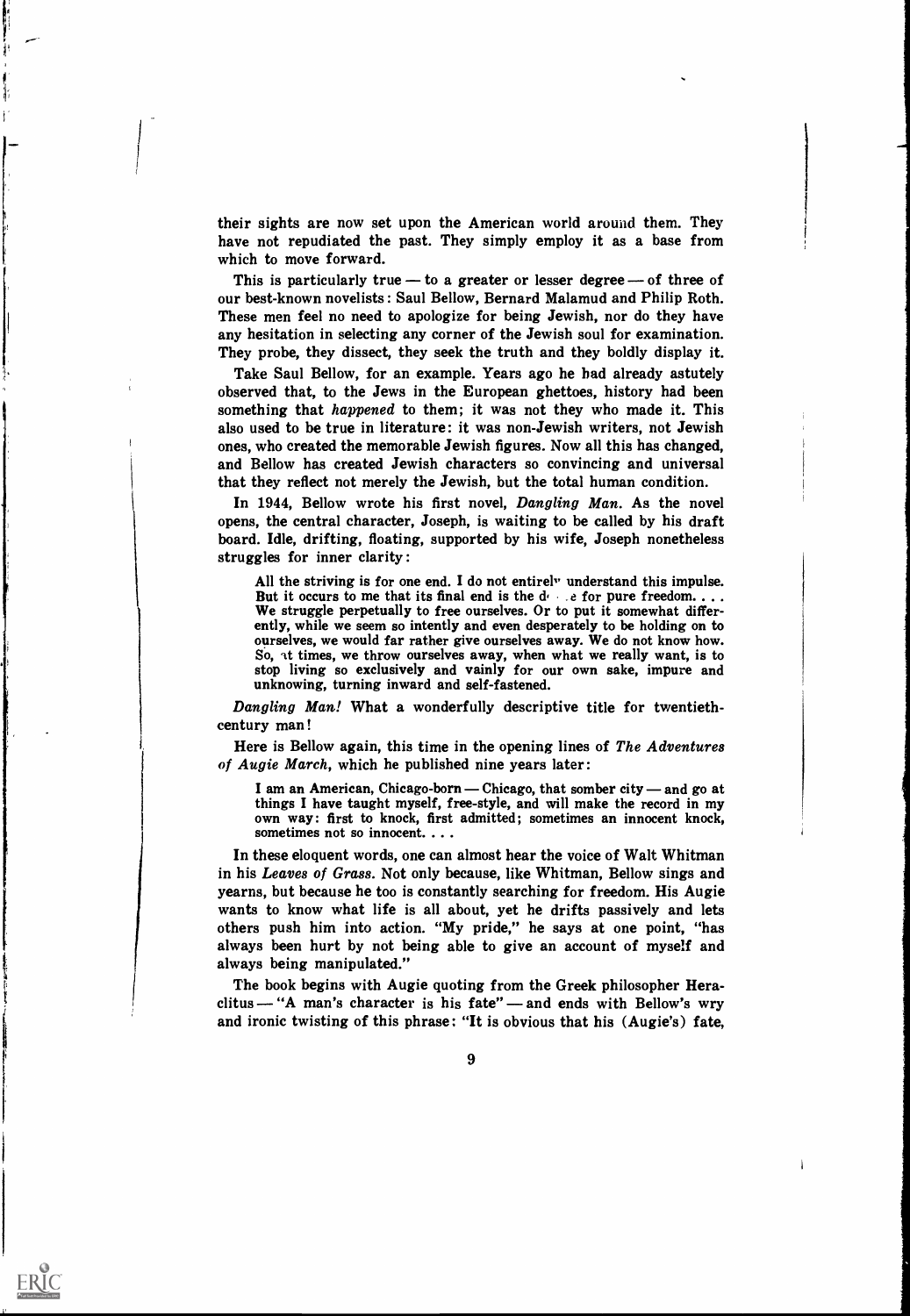or what he settled for, is also his character." In short, Augie seeks but does not find. He does not dangle as did Joseph; instead he simply circles endlessly around life, never fully a part of it. One doesn't have to be Jewish in order to be able to sympathize with, if not always to understand, Augie March.

Bellow's most recent novel is the best-seller, Herzog. Here the central figure is an intellectual Jew. He, too, sometimes dangles, sometimes circles around – not so much because he is a Jew, as because he is a member of a society so fragmented that the individual often comes apart at the seams, be he Jew, Catholic or Protestant.

Though Herzog is not easy to read or to digest, it is a powerful work. Bellow has no easy answers and offers none. Instead he is a novelist who demands that the reader think along with him and with his characters, and find his own solutions if he can. The action, such as there is, goes on primarily in Herzog's head as he ponders over the chaos in his life. He soul-searches compulsively, obsessively. In a sense, he is modern man, with his fact-crammed mind, intelligence, sensitivity, self-pity — everything, in fact, except faith :

People can be free now, but the freedom doesn't have any content. It's like<br>a howling emptiness.... That man is free whose condition is simple,<br>truthful — real. To be free is to be released from historical limitations....

This self-torment is part of Herzog's life-style, of his efforts to find himself and to help change the world. He can't do it, of course. But in the process he almost tears himself to pieces trying to understand. He finds some small measure of peace at the end of the book, but it is hardly a real peace and is not very convincing. For the chaos in his life has neither been cleared up nor reorganized.

The profundity of a Saul Bellow is rare in modern novelists and, especially, in American Jewish writers.

In place of profundity, Bernard Malamud has color and vivacity to offer. In his novel, The Assistant, a Jewish grocer, Morris Bober, hires Frankie Alpine, a gentile, as his helper. Frankie, for reasons of his own, is willing to serve Morris literally hand and foot. Bober,  $c_n$  the other hand, is as forbearing as a Christian saint, even when it finally dawns upon him that his assistant is one of the men who had previously held him up (before Bober hired him, of course).

The interplay between the two characters is human and delightful. At one point Bober explains to Frankie that the "Jewish law" is the basis for his own behavior, day in, day out. In so doing, he is speaking from the heart :

Nobody will tell me that I am not Jewish because I put in my mouth once in a while, when my tongue is dry, a piece of ham. But they will tell me. and I will believe them, if I forget the law.  $\dots$  This means to do what is



ERIC

 $\cdot$  !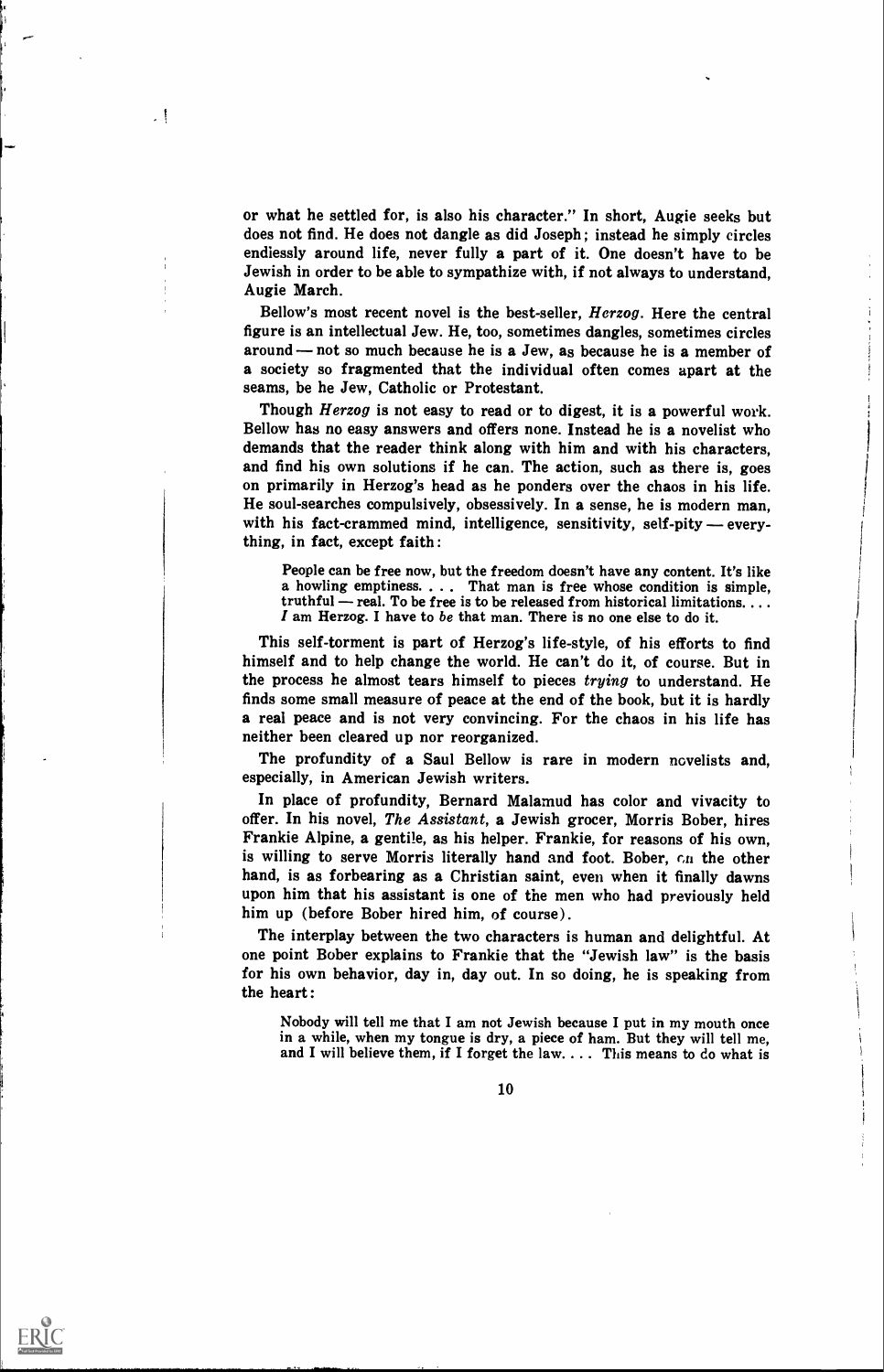right, to be honest, to be good. This means to other people. Our life is hard enough. Why should we hurt somebody else? For everybody should be the best, not only for you or me. We ain't animals. That's why we need the law. This is what Jews believe. . . .

The Jewish grocer gets a bit of his own back when the assistant falls in love with his daughter and — what a switch! — wants to convert to Judaism! All in all, The Assistant is a fine book, rich in meaning, and with marvelous insights.

I a shekara

1 1 1

ERIC

Malamud's novels and short stories are more richly "Jewish" than Saul Bellow's, because his characters are more fundamentally committed to their basic and inherited Jewishness. To them, their Jewishness is like a garment they wear, almost as closely fitted as their own skins. Malamud's exuberance derives from a thorough knowledge of his people, their customs and their ways, their strengths and their weaknesses. Even when he indulges in fantasy of a sort, as he does in the unusual collection of short stories entitled Idiots First, he adds an uncanny feeling of humor, sadness and so many subtleties that the stories seem to fizz in the mind long after one has read them.

Malamud comes to a new maturity with his latest novel, The Fixer. In it he turns his attention back to the infamous Mendel Beilis blood libel trial that took place in Kiev half a century ago. The Fixer is so authentically drawn that the names which immediately leap to mind are not those of Isaac Bashevis Singer or Sholom Aleichem, but of the great Russian novelists Gogol and Turgeniev. In this work the central character could be no other than a Jew; yet Malamud makes no effort to inflate the man to heroic proportions. Yakov Bok, as he calls  $him$ —and I believe the word 'Bok' means goat  $-$  is the "goat" or butt of a colossal, cosmic joke. Bok is only too human; a little man trapped by fate who, nevertheless, manages to muster some dignity and an astonishing strength of character in the face of his misery and his awful ordeal. Here he is, Malamud seems to say : take him for what he is!

Quite different from both Saul Bellow and Bernard Malamud is Philip Roth. Roth approaches his Jewish figures and his own Jewish background with an entirely different kind of vitality and gusto; with a corrosive bite not seen before in American Jewish literature. Sometimes his portraits are etched in a manner recalling the drawings and lithographs of Daumier and Goya. While most Jewish critics can embrace Saul Bellow's work because it evidences sensitivity and a fine intelligence, and can find pleasure in Bernard Malamud's novels because they pulse strongly with the traditional Jewish virtues, they often find Philip Roth hard to take. Perhaps it is because he seems so uncompromising, or because his ties to the traditional seem even more fragile than Bellow's. Some say that he is scornful; that he regards many of the old Jewish values as partsentimentality, part-nostalgia; that he is outside the main stream. Others, like myself, feel that at his best he is a genuine satirist, and though he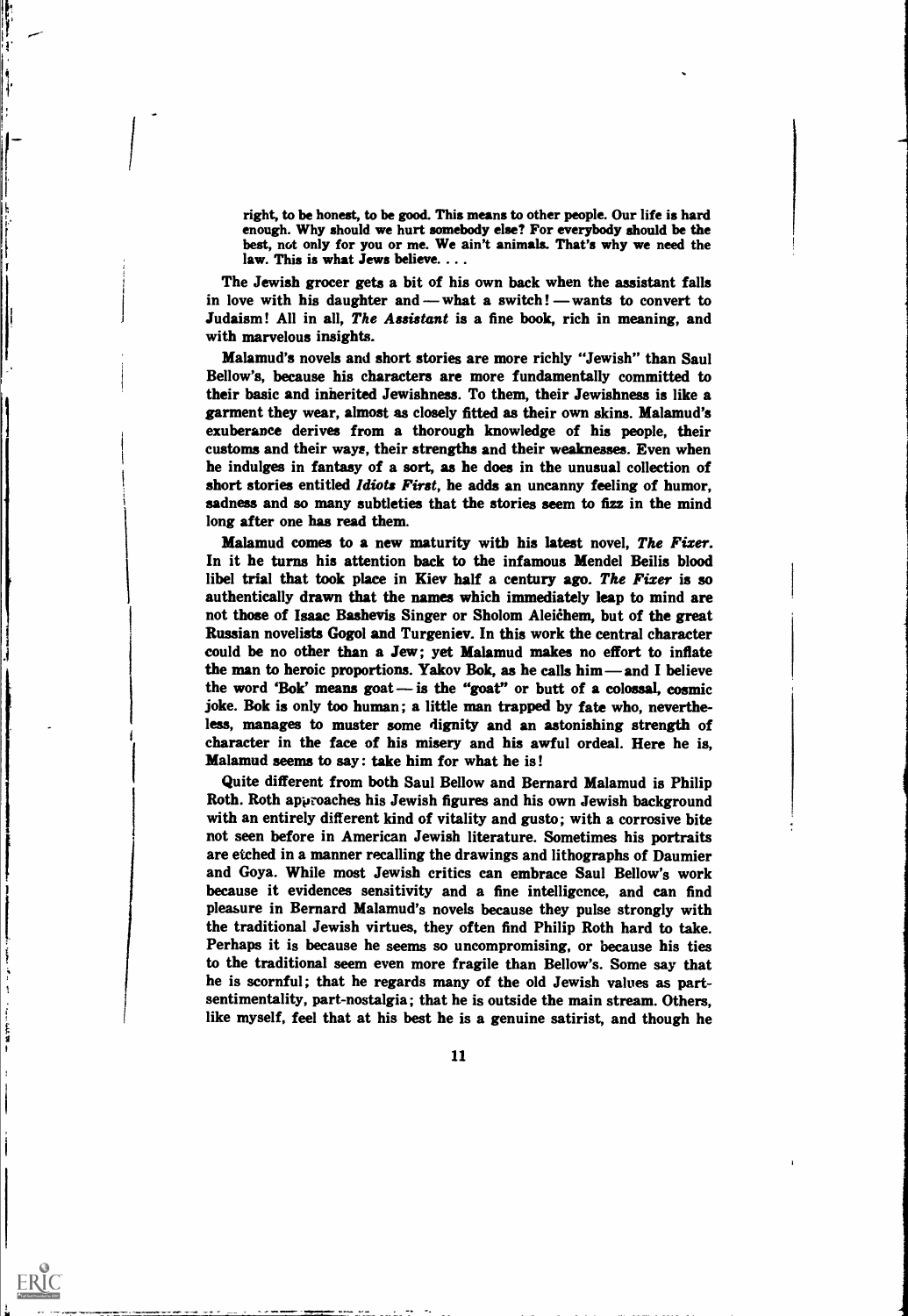may often write savagely, his love for man and his belief in the basic moral values are no less strong than that of his contemporaries.

Roth's Good-Bye Columbus paints a realistic picture of a certain part of American Jewish life in which faith has become streamlined and a superficial hedonism the 'all.' Only one life to a customer-so have fun! This being the unspoken credo of many people, it is hardly surprising that their behavior is often petty and materialistic. Roth hasn't invented such persons; he has simply recorded them.

His account of a dinner at his Aunt Gladys' can be taken as an example of this. She has loaded his plate and then seated herself across from him to watch, finding something to comment on as he lifts each forkful:

Though I am very fond of desserts, especially fruit, I chose not to have any. I wanted, this hot night, to avoid the conversation that revolved around my choosing fresh fruit over canned fruit, or canned fruit over fresh fruit; whichever I preferred, aunt Gladys always had an abundance of the other jamming her refrigerator like stolen diamonds. "He wants canned peaches. I have a refrigerator full of grapes I have to get rid of. . . ." Life was a throwing off for poor aunt Gladys, her greatest joys were taking out the garbage, emptying her pantry, and making threadbare bundles for what she still refused to see as other than the poor Jews in Palestine...

Roth chooses an old Yiddish proverb as an epitaph to Good-Bye Columbus: "The heart is half a prophet." There is something appealing and poignant in this choice. Is it because he feels that his head would lead him away, but his heart holds him back? Surely his heart is with those Jewish people about whom he writes and dreams and rages. Whether he writes the tragic short story Eli The Fanatic or the comic Defender Of The Faith, he knows there is a Jewish past. It did not end at Calvary. He knows also that there is a Jewish future, and it is because he knows that he points a finger and tells us what he sees.

It might be said by way of conclusion that it is a tribute to the richness of American Jewish writing and of American Jewish life that the three writers discussed here at some length give only three views of the multifaceted community of which they are a part.\*

<sup>3.</sup> Mary Fitzpatrick, Westbury School System.



<sup>\*</sup> Following this lecture, there was a panel discussion (the text of which is not included). In addition to Mr. Zara, the participants were:

<sup>1.</sup> Brother Jerome Stevens, LaSalle Academy

<sup>2.</sup> Sister Christine, Cardinal Spellman High School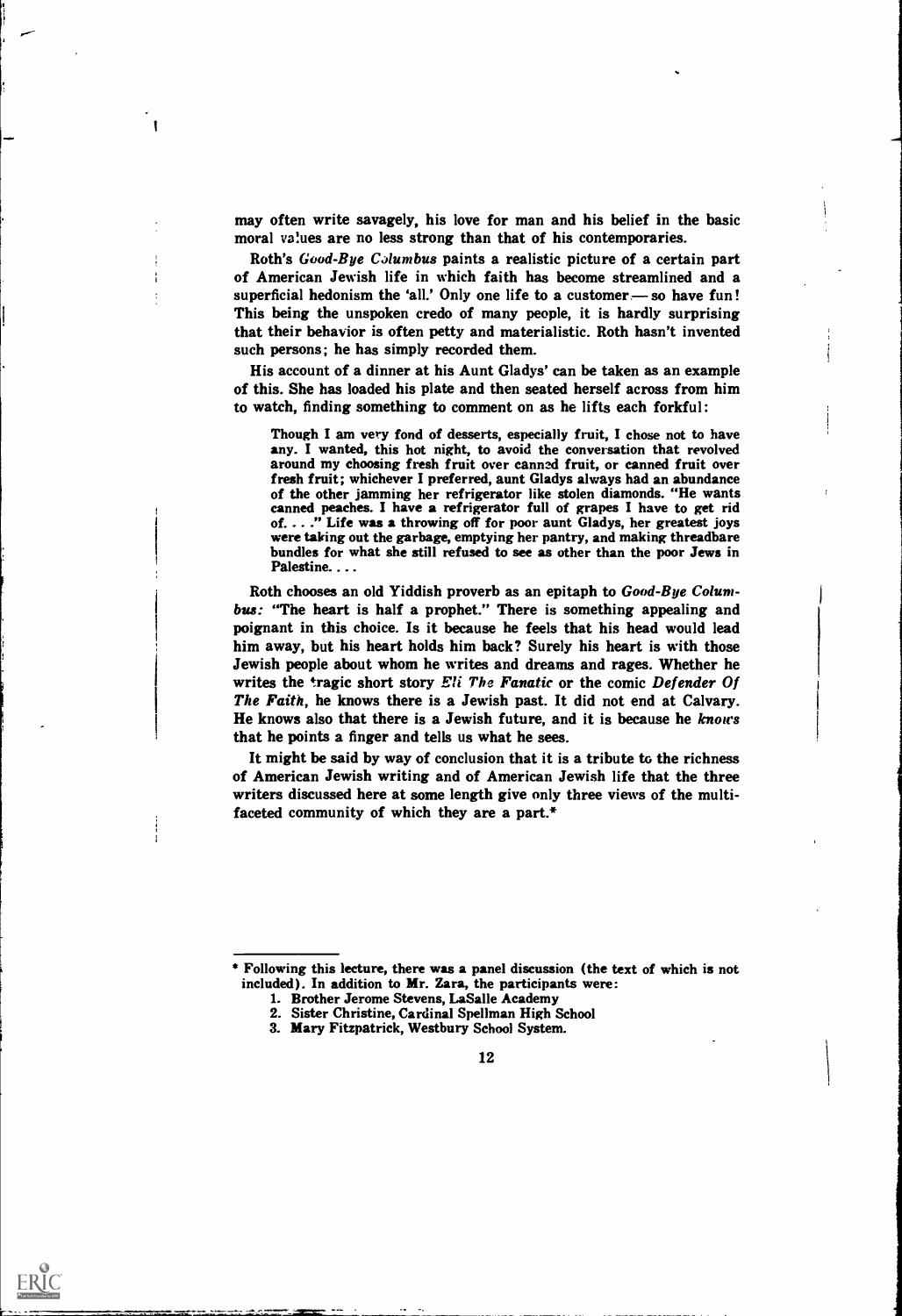## Teachers' Study Guide

prepared by DR. JOSEPH MERSAND Past President of the National Council of Teachers of English Chairman, English Department Jamaica High School, New York City

#### **Editorial Committee**

 $\frac{1}{2}$ 

 $\mathbf{r}$ 

4

ERIC

Chairman: BROTHER AUGUSTINE CRAWFORD, F.S.C. Associate Superintendent of Schools Archdiocese of New York BROTHER JOSEPH KELLY, F.M.S. Principal, St. Joseph Boys High School Trumbull, Connecticut

SISTER MARY JAMES, R.D.C. Library Consultant John F. Kennedy High School Somers, N. Y. SISTER MARY MICHEL

Chairman, English Department St. Michael's Academy, New York City

#### **Consultants**

BROTHER CRONAN McCAVANAGH, F.S.C. Teacher, English Department Cardinal Spellman High School, New York City

MILTON SILVER Teacher, English Department Jamaica High School, New York City

Asst. Professor, Department of Secondary Education Hofstra University, Hempstead, L. I., New York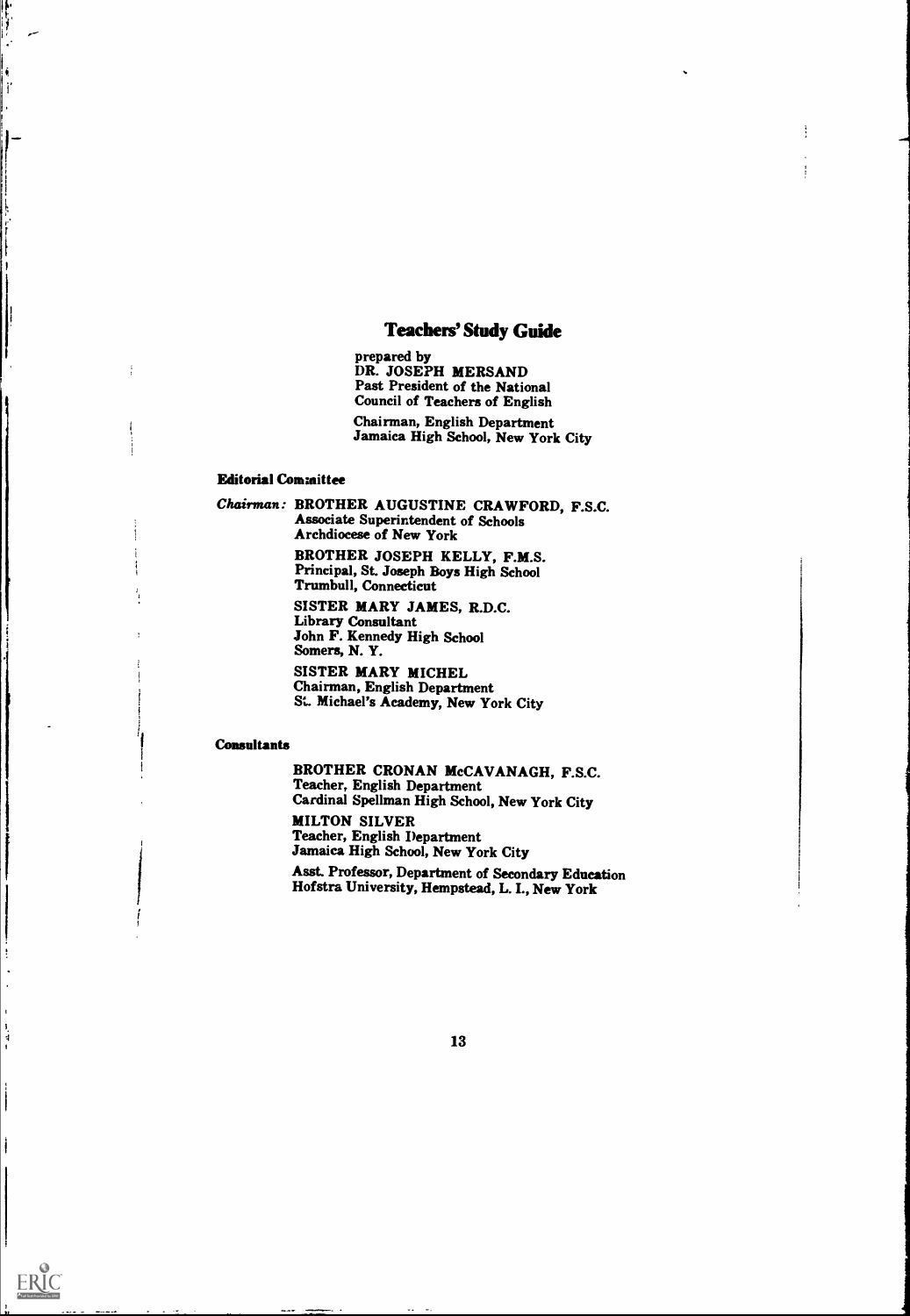## Preface

One of the purposes of this literature series is to sensitize the individual teacher to the general subject by first acquainting him with the facts. Then, by the teacher's own reflections on what he has seen and heard particularly with respect to causes and the often deleterious outcomes - we may reasonably expect that his horizons will be widened. So that when he finally has occasion to discuss these matters in class, he should be able to teach the material from a truer perspective and against a richer historical background.

The teachers' guide which follows consists of five parts :

I

ERIC

- 
- 1. Introductory remarks<br>2. Aims of this study guide<br>3. Classroom activities and discussion topics
- 4. Bibliography for teachers and students 5. Model instructional unit
- 

It should be clearly understood that this guide is designed for the<br>teacher, and is meant to be suggestive, not prescriptive. Each teacher or<br>supervisor viewing the filmed program will very likely think of other<br>possibilit

doubt be necessary for you to decide upon what aspect is most appropriate for your class: (1) the contributions made by, and the stature of, American Jewish writers generally; (2) the image of the Jew (in writings by non-Jews as well as in the works of American Jews), or (3) the bistorical-<br>literary background and heritage of Yiddish literature. The ideal solution might be a block of teaching dealing with the contributions of major American Jewish authors, which emphasizes those who overtly deal with

Jewish culture, characters and themes, but also includes those who do not.<br>An interesting program could incorporate this unit with the three others in the series, "The image of the Jew in Literature", in a special 12th year elective course, i.e., an interdisciplinary seminar dealing with holocaust literature, the American Jewish writer, Jewish stereotypes and Jewish legends.

Probably the most *viable* possibility is to structure a unit, entitled "The American Jewish Writer," within the framework of a standard 11th year study of American literature. Naturally, the amount of time allocated for<br>the unit will condition the approach and determine the type, number and<br>duration of the activities selected (as will the abilities, needs and intere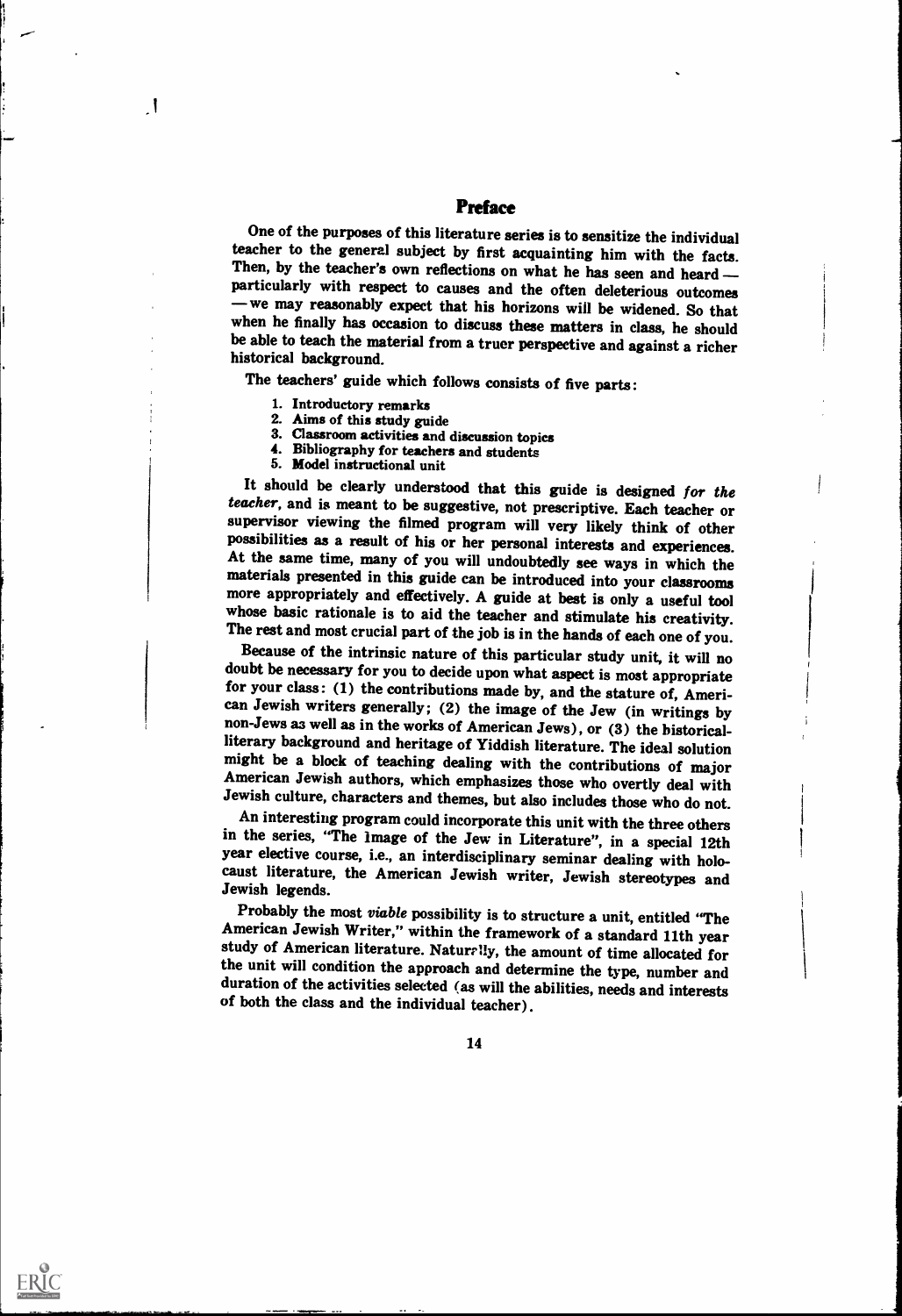## Introductory Remarks

In his survey of the American Jewish writer, Louis Zara, himself a distinguished novelist, primarily discusses those writers whom he considers of contemporary importance. Of these, all are novelists, with most attention going to Saul Bellow, Bernard Malamud and Philip Roth. For a greater knowledge and appreciation of the American Jewish writer past and present, novelist and critic, dramatist and poet - one would have to study the history of the contributions of Jews to American literature from the early nineteenth century to today. Such a comprehensive work has been attempted by Sol Liptzin in his The Jew in American Literature.<sup>1</sup>

The Jewish contributors to American literature can be roughly classified<br>into three categories. The first group tends to avoid any topic or character of Jewish interest. In the twentieth century, this group included such writers as the poets Arthur Guiterman and Franklin P. Adams, and the novelist Edna Ferber. In fact, it was only with the publication of Miss Ferber's autobiography, A Peculiar Treasure, that the depth of her feeling for her Jewish heritage was revealed. In the rest of her voluminous work, one searches in vain for a Jewish character or theme.

A second group is composed of certain Jewish writers who, while occa-<br>sionally presenting Jewish characters or subjects, are for the greater part of the time concerned with non-Jewish content. Typical of this group is the novelist and poet, Robert Nathan, who is often remembered for his novel, *Portrait of Jennie*. In only three of his novels, *Jonah* (1925), *Road* of Ages (1935) and A Star in the Wind (1962), does he discuss Jewish problems. The same is true of the dramatist, Arthur Miller, who, in just one play, *Incident at Vichy*, and in his only novel, *Focus* (1945), deals dir

In contrast to these two groups, there is a third (by far the largest) which is vitally interested in Jewish problems, and which has both inter- preted and transmitted Jewish life and thought to their readers. This tradition began with certain poets of the nineteenth century and has culminated with several of the writers discussed by Mr. Zara.2

In addition to this breakdown into categories of Jewish writers, another

I

<sup>&</sup>lt;sup>1</sup> Sol Liptzin, The Jew in American Literature (New York: Bloch, 1966).

<sup>&</sup>lt;sup>2</sup> Among these were Emma Lazarus (1849-1897), who was stirred by the Russian pogroms of 1882 to defend her people in *Songs of a Semite* (1882). Her sonnet "The New Colossus" is inscribed on the pedestal of the Statue of Liberty.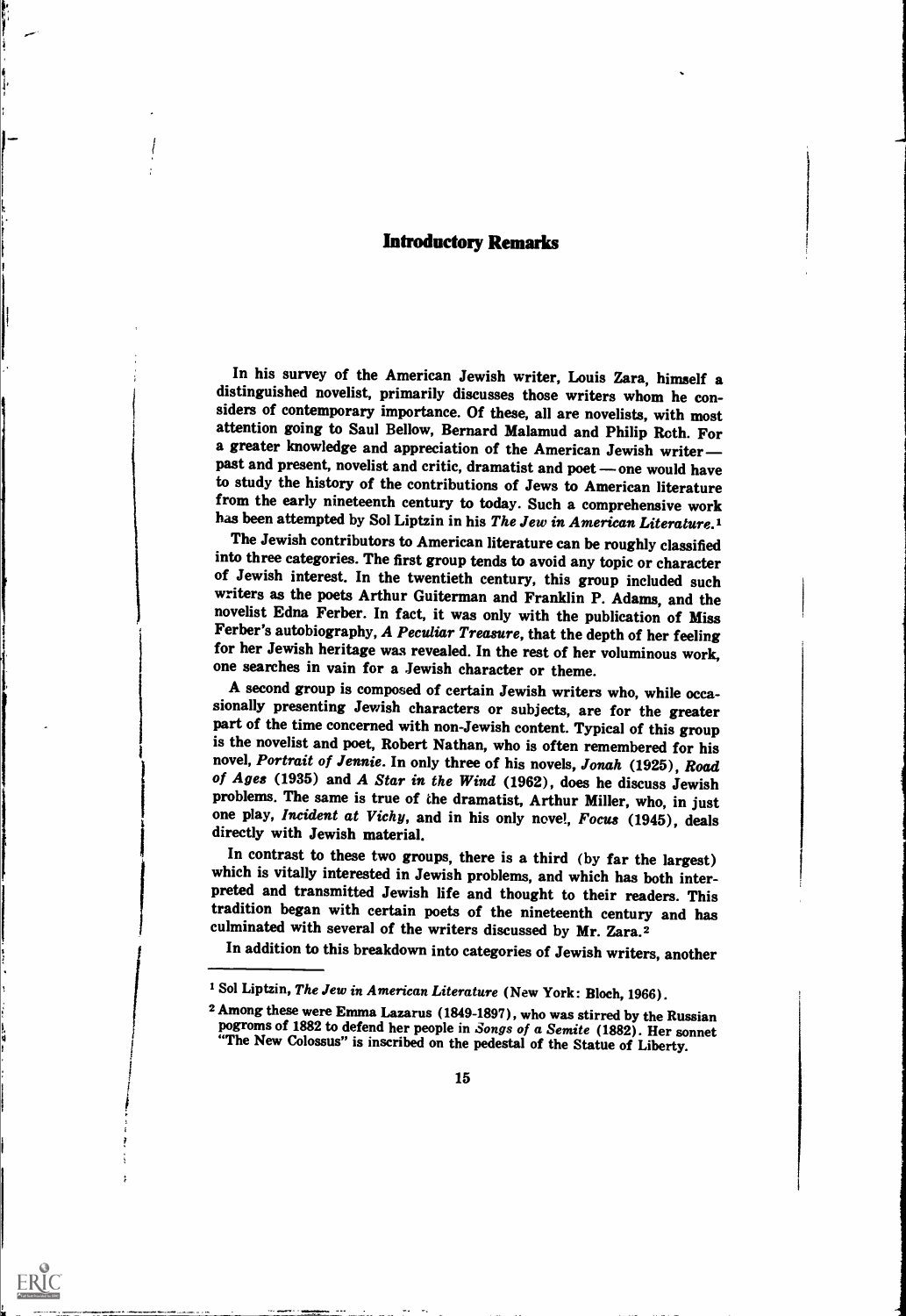useful breakdown can be made here — namely, in terms of historical events that were to prove instrumental in shaping the direction American Jewish letters were to take. The first of these were the pogroms, persecutions and economic difficulties which drove hundreds of thousands of Eastern European Jews to America's shores in the latter decades of the nineteenth century and the first decade of the twentieth. A number of talented writers were included among those who came; their language, of course, was Yiddish. Newspapers, magazines and books in Yiddish were soon being printed in the United States, which at one time had no less than sixteen daily newspapers written in this language. Some of these writers learned English and eventually wrote in their new language. An outstanding example is Abraham Cahan who founded the Jewish Daily Forward in 1897 and directed its policies from 1902 until his death in 1951. Cahan's Rise of David Levinsky, written in English in 1917, was a classic of its kind, and is discussed at some length by Mr. Zara. However, Cahan was far from alone.

i

i

l,

ERIC

Scores of novels and hundreds of short stories were written by Jewish authors about the various problems facing their coreligionists as they sought for meaning and a sense of identification in their new environment. Today these writings are mainly of historical interest, but in their time they served not only as a vehicle for self-expression but also as a means of conveying to the vast majority of immigrant American Jews a way of life of which they were by and large unaware.

As the children of these immigrants grew up, they not only availed themselves of the new educational opportunities, they also became the new spokesmen for their people. In this latter role, they often delineated the inevitable differences in thinking between their own generation and that of their parents. For example, Myron Brinig, in his Singermann (1929), depicted the differences that arose in a family of Rumanian Jews that emigrated to Silver Bow, Montana, while Meyer Levin, in his The Old Bunch (1937), drew a portrait of second-generation American Jews in Chicago.

The Great Depression of 1929 gave rise to a new group of Jewish novels such as Michael Gold's Jews without Money (1930), Albert Halper's The Chute (1937) and Edward Dahlberg's Those Who Perish (1934). As for Henry Roth's Call It Sleep (1934) and its failure to capture attention upon its first publication, this has already been covered in Mr. Zara's critique, as well as the fact that it was recently reprinted in paperback and was hailed by critics and readers alike.

World War II stimulated such Jewish novelists as Norman Mailer in The Naked and the Dead (1948), Irwin Shaw in The Young Lions (1948) and Louis Falstein in Face of a Hero (1950). In each case, one or more Jewish characters are represented, though the works themselves do not primarily deal with Jewish material. However, a number of contemporary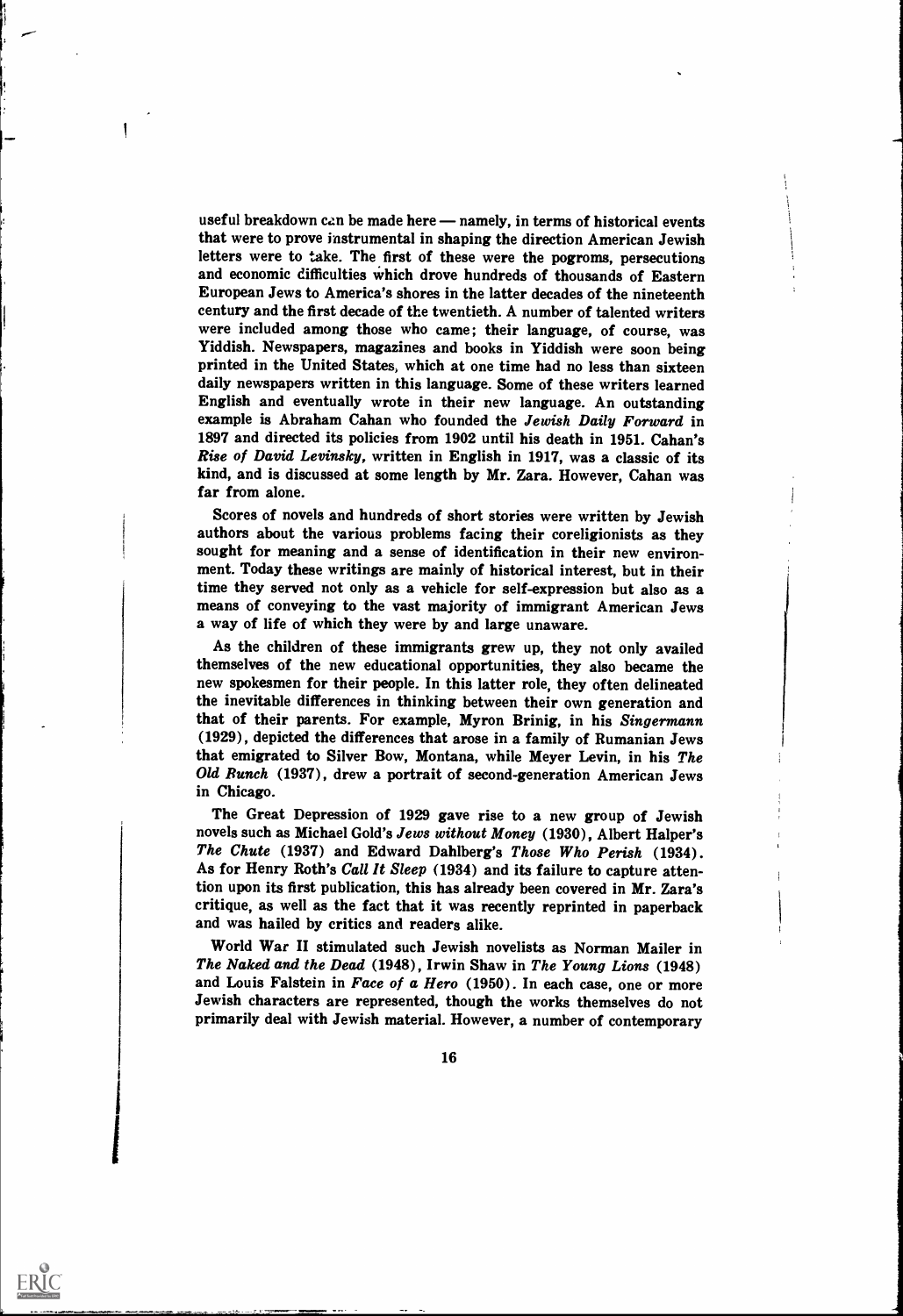novels by Jewish authors have treated anti-Semitism, assimilation, racial prejudice, etc. These include such works as Arthur Miller's Focus (1945), Jo Sinclair's Wasteland (1946), Laura Z. Hobson's Gentleman's Agreement (1947), Saul Bellow's The Victim (1947) and Norman Katkov's Eagle at My Eyes (1948).

In this brief introduction, only long fiction has been emphasized. For those teachers who would like an excellent cross-section of contemporary American Jewish literature (excepting the drama), we would highly recommend Breakthrough, edited by Irving Malin and Irwin Stark.3

<sup>3</sup> Irving Malin and Irwin Stark (Editors). Breakthrough. Philadelphia: Jewish Publication Society, 1963.



 $ERIC$ 

 $\frac{1}{2}$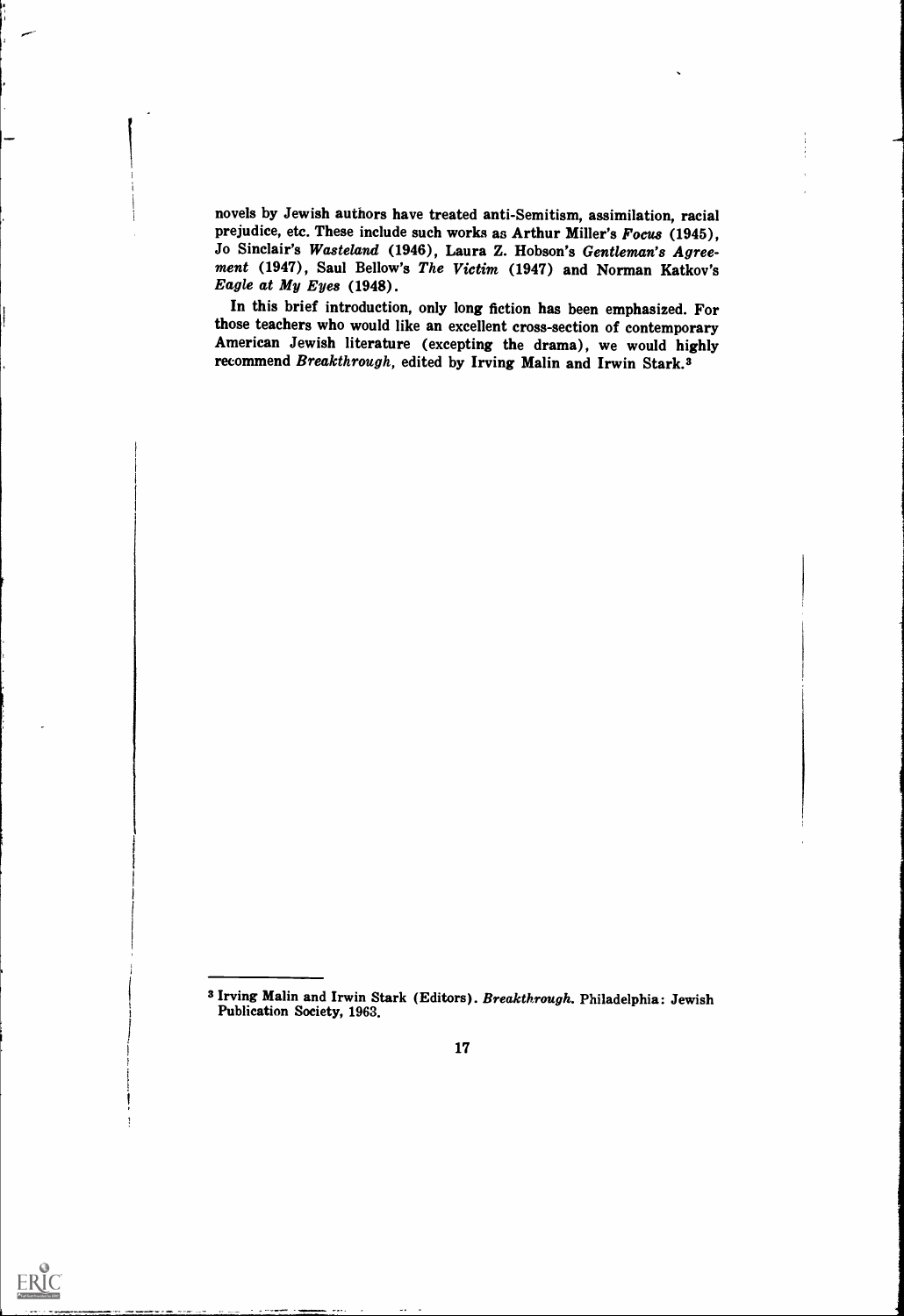## Aims of This Study Guide

- 1. To make clear the nature of recent Jewish contributions to American literature; in particular, those of Saul Bellow, Bernard Malamud and Philip Roth.
- 2. To point out some of the reasons for the interest of many Americans (non-Jews as well as Jews) in the writings of contemporary American Jewish authors.
- 3. To stimulate an interest in reading the works of American Jewish authors of literary significance.
- 4. To trace the development of the American Jewish novel from Abraham Cahan's The Rise of David Levinsky to our own time.
- 5. To enable the teacher better to understand the motivations and ideals of the writers discussed by Mr. Zara.<br>6. To aid the teacher in making fruitful comparisons between the portrayal
- of the Jews in medieval and Elizabethan literature and in contemporary fiction.
- 7. To reveal the individual style and flavor of the various authors discussed in this guide.

t i s 11 (1993) 12

- 8. To highlight some of the unique problems that have faced Jewish writers as they have tried to deal with the realities of American civilization.
- 9. To give the teacher some indication of the breadth of American Jewish literature (including that written in Yiddish), and to distinguish between such as Bernard Malamud, Arthur Miller and Edna Ferber.

18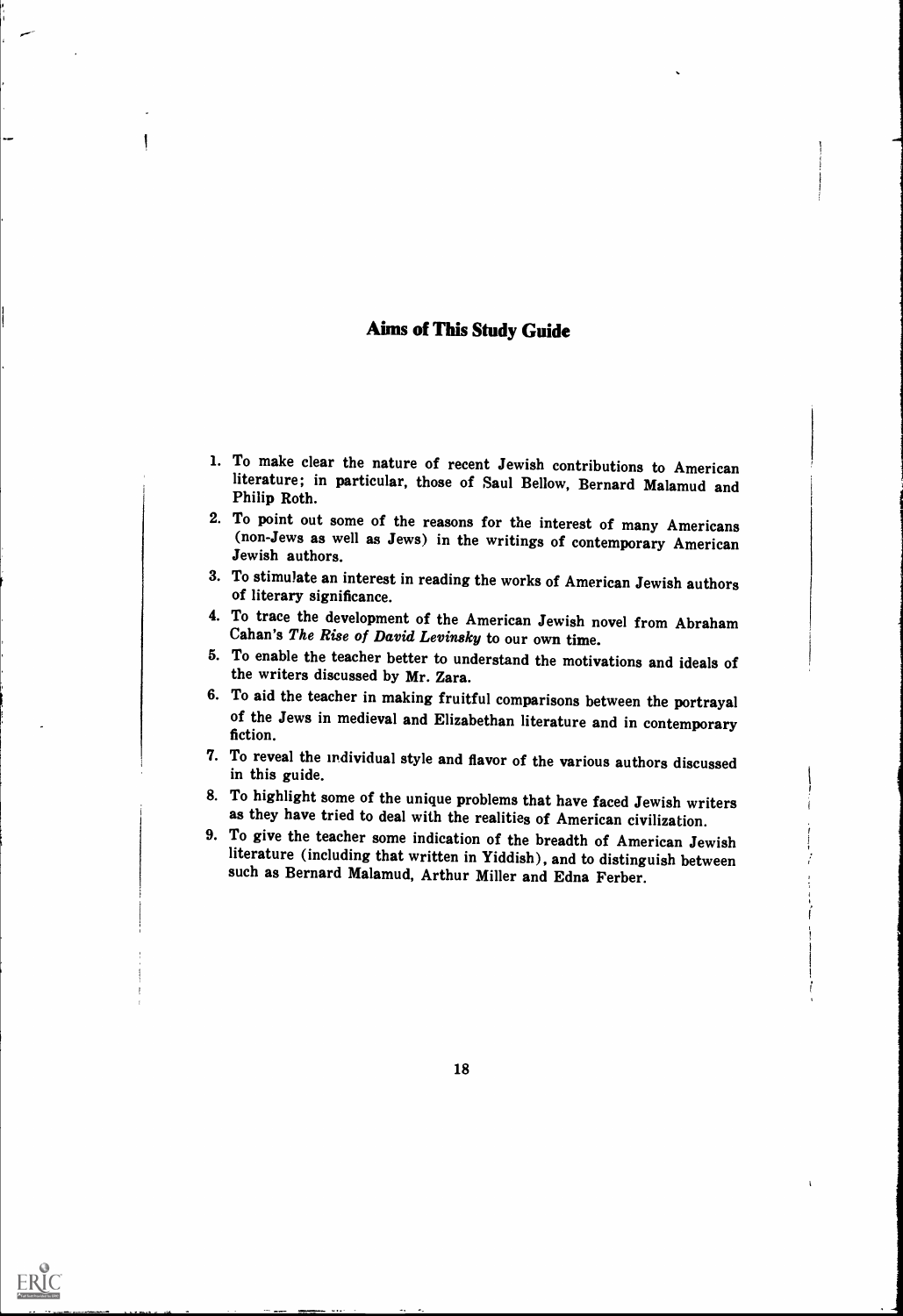## Classroom Activities and Discussion Topics

- \* indicates topics or activities suitable for the average high school student which will tend, generally, to be effective as class activities.
- \*\* -- indicates suggestions for the superior high school student which will prob-<br>ably be more appropriate for honors classes and/or individual students<br>ready for more advanced projects.
- \* 1. A unit on poetry by American Jewish writers might include Elias Lieber- man's "I Am an American," with class study, discussion and choric reading. Reading of Emma Lazarus' "The New Colossus" can be aug-<br>mented by interpretive dancing and choral speaking. (Discussion questions should include: "Is this poem strictly about Jews?") Creative writing of poetry expressing similar feelings about America should be encouraged.
- \*\* 2. Students might be interested in learning that many of the New England poets (e.g., Henry Wadsworth Longfellow, John Greenleaf Whittier, Oliver Wendell Holmes) were concerned with Jewish subject matter. Chapter III of Sol Liptzin's The Jew in American Literature should lead to an interesting research project, as well as to oral or written reports.
- \*\* 3. Some students might wish to study the careers and writings of three<br>American Jewish women authors Emma Lazarus, Lillian Hellman and American Jewish women authors — Emma Lazarus, Lillian Hellman and<br>Hortense Calisher — and contrast them with their non-Jewish female counterparts.
- \*\* 4. The earliest writers to treat sympathetically the eastern European Jewish immigrants were all non-Jews. Although their books deal with a phase of American life more than fifty years old, they could nonetheless make an interesting series of class reports. These works would include Hutchins Hapgood's The Spirit of the Ghetto (1902) and Types from City Streets (1910) ; Jacob A. Riis's How the Other Half Lives (1890), The Children of the Poor (1892) and The Battle with the Slums (1902), and Lincoln Steffens' Autobiography.
- \*\* 5. Abraham Cahan's The Rise of David Levinsky is now available in both hardcover and paperback. Similarly, Dover Publications has reprinted his two earlier works of fiction in English, The Imported Bridegroom and Yekl. Haunch, Paunch and Jowl, by Samuel Ornitz, is likewise both readable and rewarding. Any of these might make for an interesting report on life in America as seen through the eyes of a European immigrant.

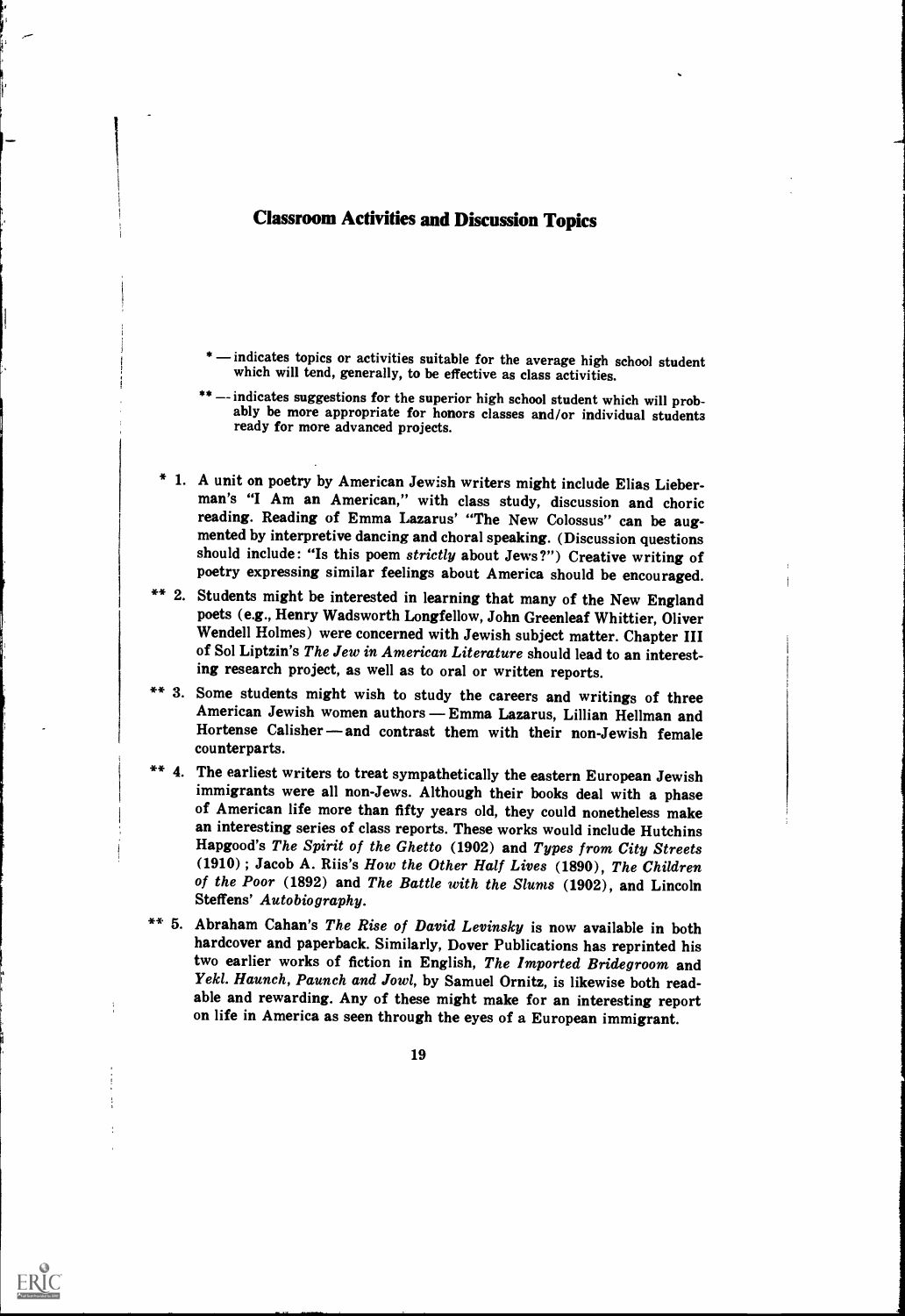\*\* 6. Avon Books has republished in paperback Henry Roth's Call It Sleep.<br>Students will enjoy the book as a tender evocation of youth. For comparison with a work of non-fiction that is similar in content, they might also enjoy reading Alfred Kazin's A Walker in the City (1951).

I

ERIC

- \*\* 7. Similarly, there are considerable possibilities in a class study of Michael Gold's Jews Without Money.
- \* 8. For those students who have seen the musical Fiddler on the Roof, an interesting project would be the reading of Sholem Aleichem's The Tevye Stories and Others, published by Pocket Books (1965).
- \*\* 9. A recording entitled The World of Sholom Aleichem (10" LP, Rachel Recordings) can serve as a vehicle for student exposure to Sholom Aleichem ("The High School") and I. L. Peretz ("Bontche Schweig"). Short stories by both these Yiddish authors can be read, discussed or dramatized.
- \*\*10. The stories and novels of Isaac Bashevis Singer (the last of the important Yiddish writers in America) have met with remarkable success in recent years. Advanced students might enjoy reading and reporting on his novels; similarly, some of his short stories can be studied in class.
- \*\*11. The works of Isaac Rosenfeld (1918-1956) merit consideration. Why did Saul Bellow consider him "perhaps the most brilliant writer of his generation"?
- \*\*12. Compare the novels of a Jewish naturalist, Albert Halper, with those of his non-Jewish counterparts. What significant differences are discernible?
- \*13. A study of anti-Semitism as treated by Jewish authors should prove revealing. The following novels could make an interesting classroom unit, and are in print :

Focus by Arthur Miller (New York: Avon. Paperback).

The Victim by Saul Bellow (New York: Vanguard). Also in paperback by New American Library and Compass.

- Some public or school libraries might have Jo Sinclair's Wasteland, or Laura Z. Hobson's Gentleman's Agreement. as well as the two novels by Norman Katkov, Eagle at My Eyes and A Little Sleep, A Little Slumber.
- \*\*14. The impact of the new state of Israel upon American literature can be made the subject of an interesting class project, with each student reading and reporting on one book. Among those worthy of consideration are:

Frank, Waldo. Bridgehead: The Drama of Israel (New York: Braziller, 1957).

Levin, Meyer. Eva (New York, 1959). Published in paperback by Pocket Books.

Nathan, Robert. A Star in the Wind (New York: Alfred A. Knopf, 1962). Ribalow, Harold U. The Chosen (New York: Abelard-Schumann, 1959). Samuel, Maurice. Level Sunlight (New York: Alfred A. Knopf, 1953). Uris, Leon. Exodus (Garden City: Doubleday, 1958).

I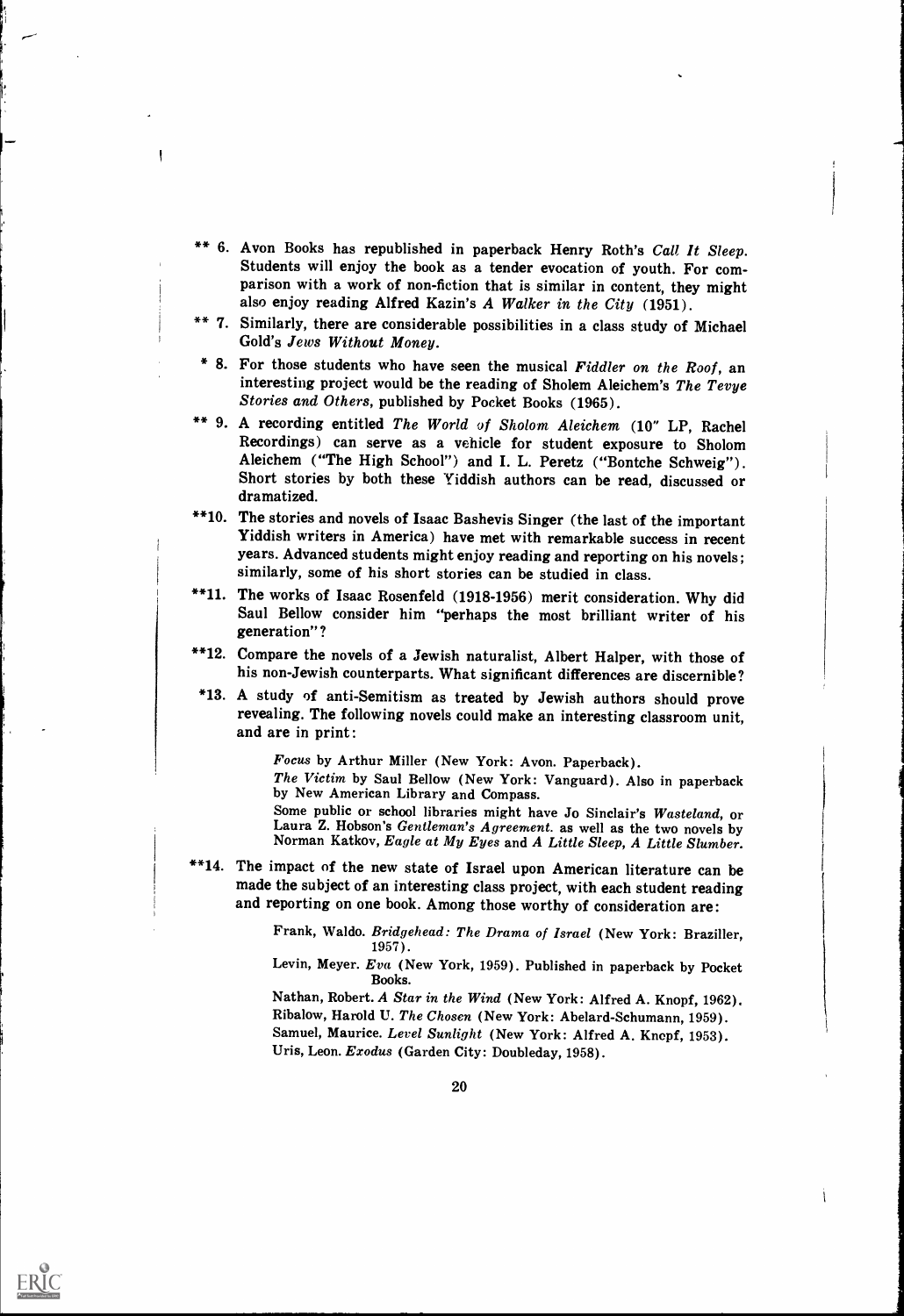- \*\*15. It is generally conceded that the three "great" novels about World War II are The Naked and the Dead, The Young Lions and From Here to Eternity. The first two (by Norman Mailer and Irwin Shaw) were written by Jews and, in each, Jewish characters play significant roles; the other, by James Jones, is by a non-Jew and does not contain any Jewish characters. Interested students (especially boys) might enjoy reading these works and reporting on significant similarities and differences.
- \*\*16. A study of some of the works of Saul Bellow can be made by a committee, with each student reporting on a particular volume. Critical estimates of Bellow's work are given in the bibliography. Those books of his which lend themselves best to use in the high school are:

Dangling Man (New York: Vanguard, 1944). Also published in paperback by New American Library.

Henderson, the Rain King (New York: Viking, 1959). Also published in paperback by Crest and Compass.

Seize the Day (New York: Viking, 1961). Also published in paperback by Crest and Compass.

The Victim (New York: Vanguard, 1947). Also published in paperback by Compass.

\*\*17. Certain novels and short stories of Bernard Malamud can similarly form an interesting committee or class project. These could include the following, all of which are in print:

The Assistant (New York: Farrar, Straus, 1957). Also in paperback by Noonday Press and New American Library.

The Fixer (New York: Farrar, Straus, 1966).

The Magic Barrel (New York: Farrar, Straus, 1958). Also published in paperback by Dell, Noonday, and Vintage.

The Natural (New York: Farrar, Straus, 1952). Also published in paper-back by Dell.

- \*\*18. Since the works of Philip Roth are almost exclusively slanted to a mature audience, we would not recommend their direct use in the high school classroom. Instead, what might be done is to include him in a more generalized way in a critical discussion of such contemporary Jewish writers as J. D. Salinger, Leo Rosten, Herman Wouk, Arthur Miller, Leon Uris, Grace Paley, etc.
- \*19. Modern short stories, in collections and anthologies (or else reproduced), should be selected for class study. Particularly effective and stimulating would be Irwin Shaw's "Act of Faith." Philip Roth's "Eli the Fanatic" is also eminently readable, and his "Conversion of the Jews" can be most provocative when followed by such questions as: "How do you feel about conversion?" "How do you feel about converting Jews?" "How do you feel about the Jew who converts?"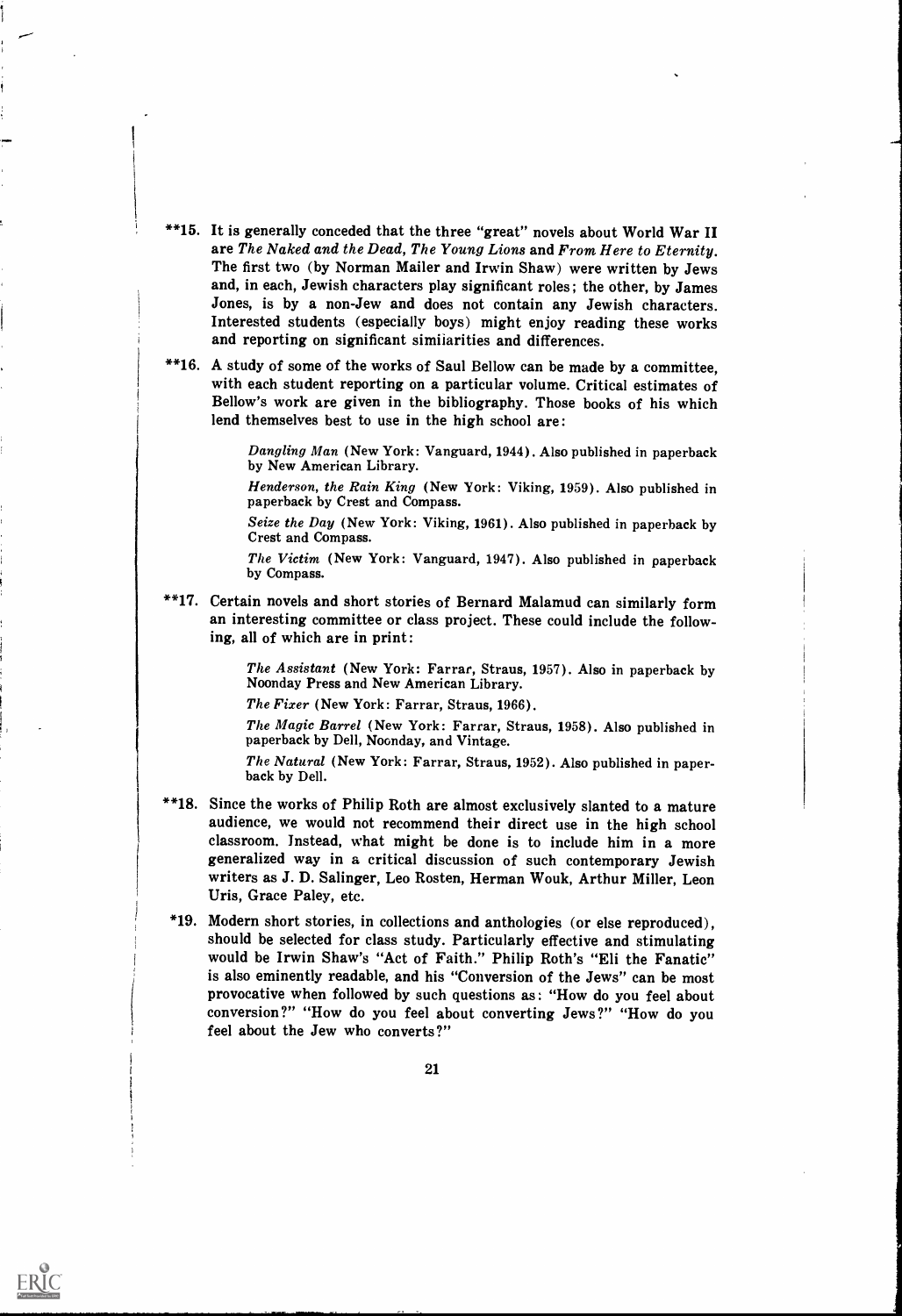\*\*20. Bernard Malamud's The Fixer can be read and compared with the movie version. Should the novel be too difficult, the movie can serve as a basis for class discussion of ANY human being's struggle for physical and spiritual survival. This should lead to correlated reading dealing with Jews (e.g., The Diary of Anne Frank, The Wall, Exodus) and with non-Jews. Creative possibilities include the writing of a "diary" or "autobiography" of a Catholic "similarly" imprisoned, and a class jury trial of Yakov Bok. (A more subtle activity would be a class jury trial of Bok's prosecutor.)

i

- \*\*21. Advanced students might benefit from a comparative study of Jewish writers who wrote in languages other than English (or Yiddish)  $-e.g.,$ Andre Schwarz-Bart (French), Italo Svevo (Italian), Boris Pasternak (Russian).
- \*22. A class unit on drama should expose students to works by three major authors — Lillian Hellman, Clifford Odets and Arthur Miller. Students might study Hellman's famous The Little Foxes, as well as the perennially relevant Watch on the Rhine. Included would be reading, discussion and dramatization of Odet's Waiting for Lefty, as well as his more "sentimentalized" plays, such as Awake and Sing! and Paradise Lost. (Golden Boy can be read and "updated" [cf. Hollywood and Broadway versions].) Miller's All My Sons, The Crucible and Death of a Salesman have become required reading in more and more 10th, 11th and 12th year English classes. Discussions and student dramatizations can be supplemented by the many tapes and recordings of Miller's plays which are readily available. Also of interest is Miller's reading of, and commentary on, The Crucible and Death of a Salesman (12" LP, Spoken Arts). Note that Miller's earlier "avoidance" of "Jewish material" in his plays is no longer true in Incident at Vichy, the original recording of which is on two 12" Caedmon LP's. Finally, opportunities usually exist for students to attend live performances of plays by all three dramatists.
- \*\*23. Some Jews feel that "we do not need stories like those of Philip Roth which expose unpleasant Jewish traits." Evaluate this attitude with reference to works by and about Catholics (especially, the writings of James T. Farrell).
- \*24. An effective technique might be to screen for the class the original film with Louis Zara at an appropriate stage in the unit, and follow this up with class discussion. Suggested questions would include:
	- a. Why did the early Jewish writers avoid Jewish characters and topics?
	- b. Why did Emma Lazarus concern herself with Jewish problems of the 1880's and 1890's?
	- c. How did the Yiddish used by the Jewish writers who came here in the latter decades of the 19th century differ from literary German?
	- d. In The Rise of David Levinsky, the hero's material success did not bring him happiness. Why? Can you cite other characters who had a similar response?

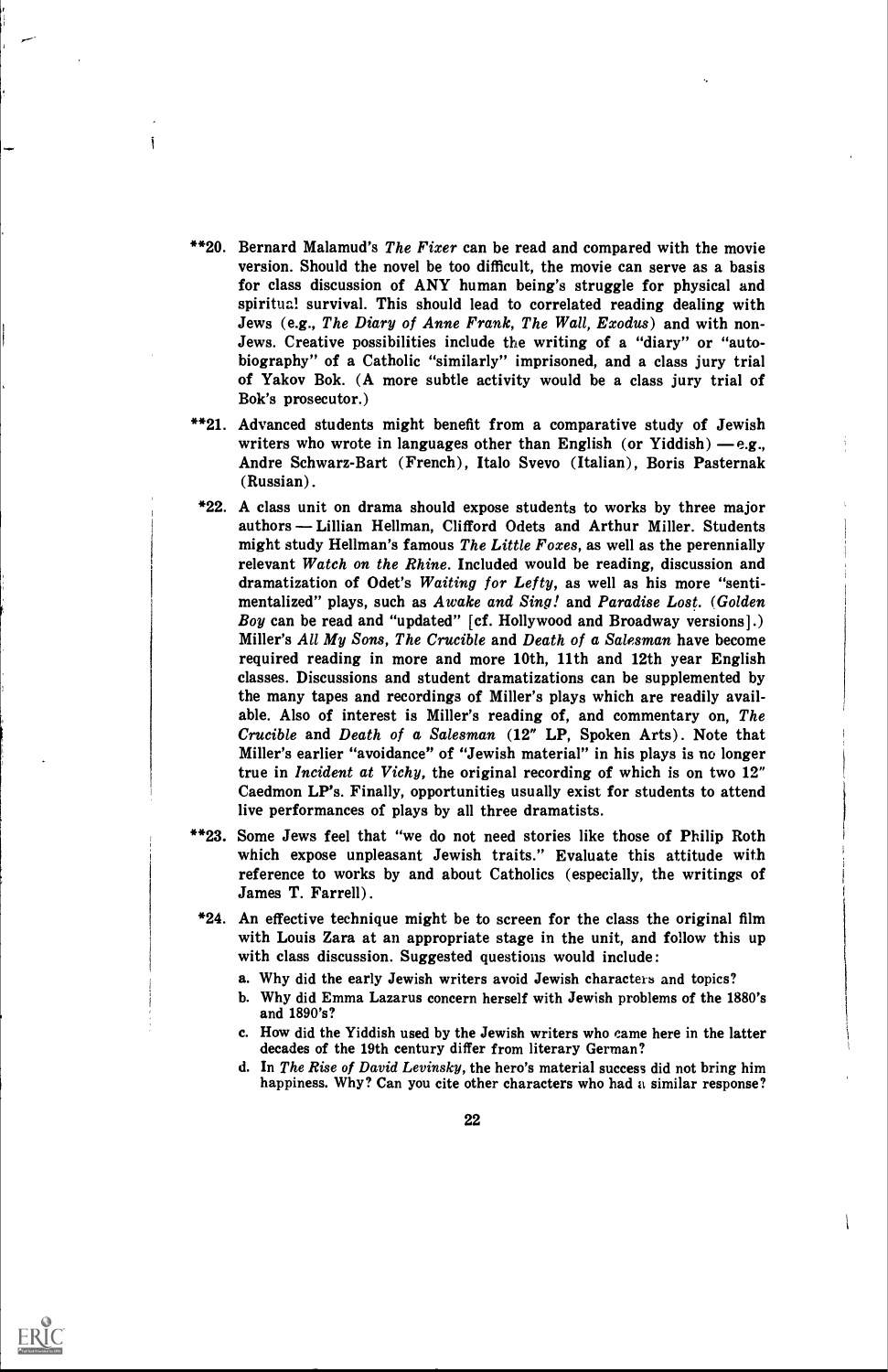- e. Why did many American Jewish writers for a long time hesitate to deal with Jewish themes or to include Jewish characters in their works?
- f. How can one account for the almost total lack of interest in Henry Roth's Call It Sleep in 1934, and the subsequent tremendous interest in the paperback reprint of 1964?

1

1

- g. Although Arthur Miller's first published book, Focus (1945), dealt with anti-Semitism, why did he subsequently give up writing about Jewish subjects?<br>Why do you think he returned to the topic in his more recent Incident at Vichy?
- h. How could one account for the great popularity of the musical Fiddler on the Roof, not only in the United States, but in countries like England, Germany and Japan?
- i. Why was there such widespread interest in Leon Uris' Exodus, even though, admittedly, it is not a great work of art?
- j. What factors can be advanced for the present-day extraordinary success and universality of so many Jewish writers? Is this only a passing phenomenon?
- k. In Mr. Zara's opinion, what features differentiate the writings of Philip Roth, Saul Bellow and Bernard Malamud?
- \*25. It would be most interesting to have students write book reports (dealing with works studied or referred to in this unit) at the beginning of the unit — then write them again at the end of the unit. Comparative evaluation of the two reports could prove to be a worthwhile "control."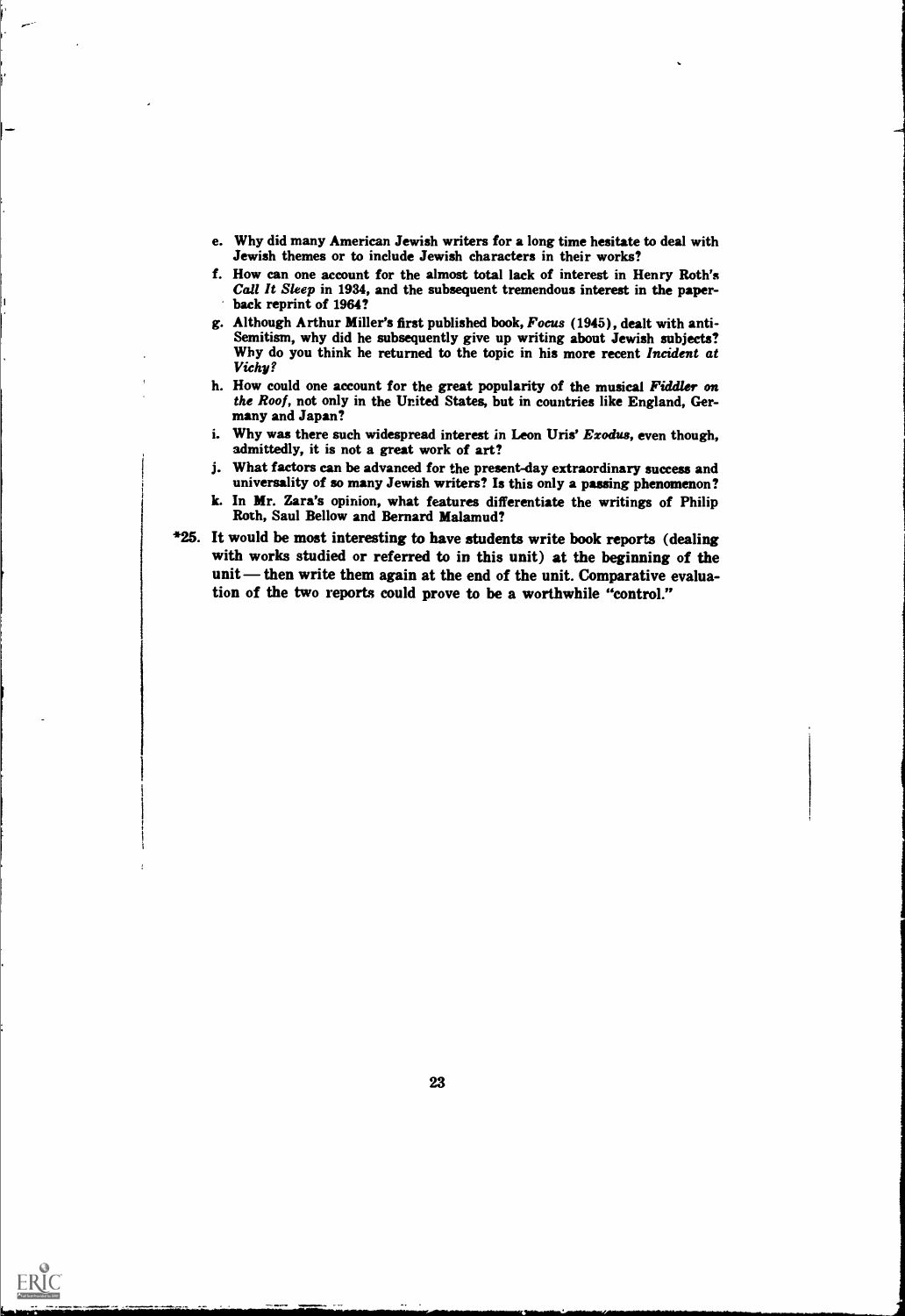## Bibliography for Teachers and Students

 $\mathbf{I}$ 

ERIC

 $*$  -indicates books suggested for the average high school student  $***$  indicates books suggested for the superior high school student All other books are recommended for teachers

\*BELLOW, SAUL (Editor). Great Jewish Short Stories. New York: Dell (paperback).

Contains stories about Jewish life by both European and American authors. An excellent introduction to the subject for all levels, from average high school student to adults.

HASSAN, IHAB. Radical Innocence: The Contemporary American Novel. Princeton : Princeton University Press, 1961. Also published in paperback by Harper Colophon Books.

Contains perceptive evaluations of the work of such eminent American Jewish novelists as Mailer, Malamud, Salinger, Bellow, etc.

\*HERZBERG, MAX J. (Editor). The Reader's Encyclopedia of American Literature. New York: Thomas Y. Crowell, 1962.

Is especially valuable for its authoritative articles on almost all authors mentioned in this teachers' guide. Charles Angoff's article, "Jews in United States Literature," pp. 544-547, is an excellent summary of the subject.

\*\*HOWE, IRVING and GREENBERG, ELIEZER (Editors). A Treasury of Yiddish Stories. New York: The Viking Press, 1954. Also published in paperback in two editions — one by Fawcett World, and the other by Compass Viking Press.

Contains many of the outstanding Yiddish short stories, including some by American Yiddish writers. A representative ar:thology that should whet the appetites of those who wish to know more stout this interesting branch of literature.

\*LEWIS, JERRY D. (Editor). Tales of Our People. New York: Bernard Geiss Associates, 1969.

A collection of short stories about the Jew in America  $-$  sometimes true in fact, always true in spirit-by twenty-six of the world's finest writers, most of them Jewish in origin.

\*\*LIPTZIN, SOL. The Jew in American Literature. New York: Bloch Publishing Company, 1966.

The most up-to-date study of its kind, its purpose is two-fold: to present the image of the American Jew as reflected in belles-letters from the Colonial Era to the present, and to record the contribution of both Jewish and non-Jewish American writers. Contains as well an excellent bibliography.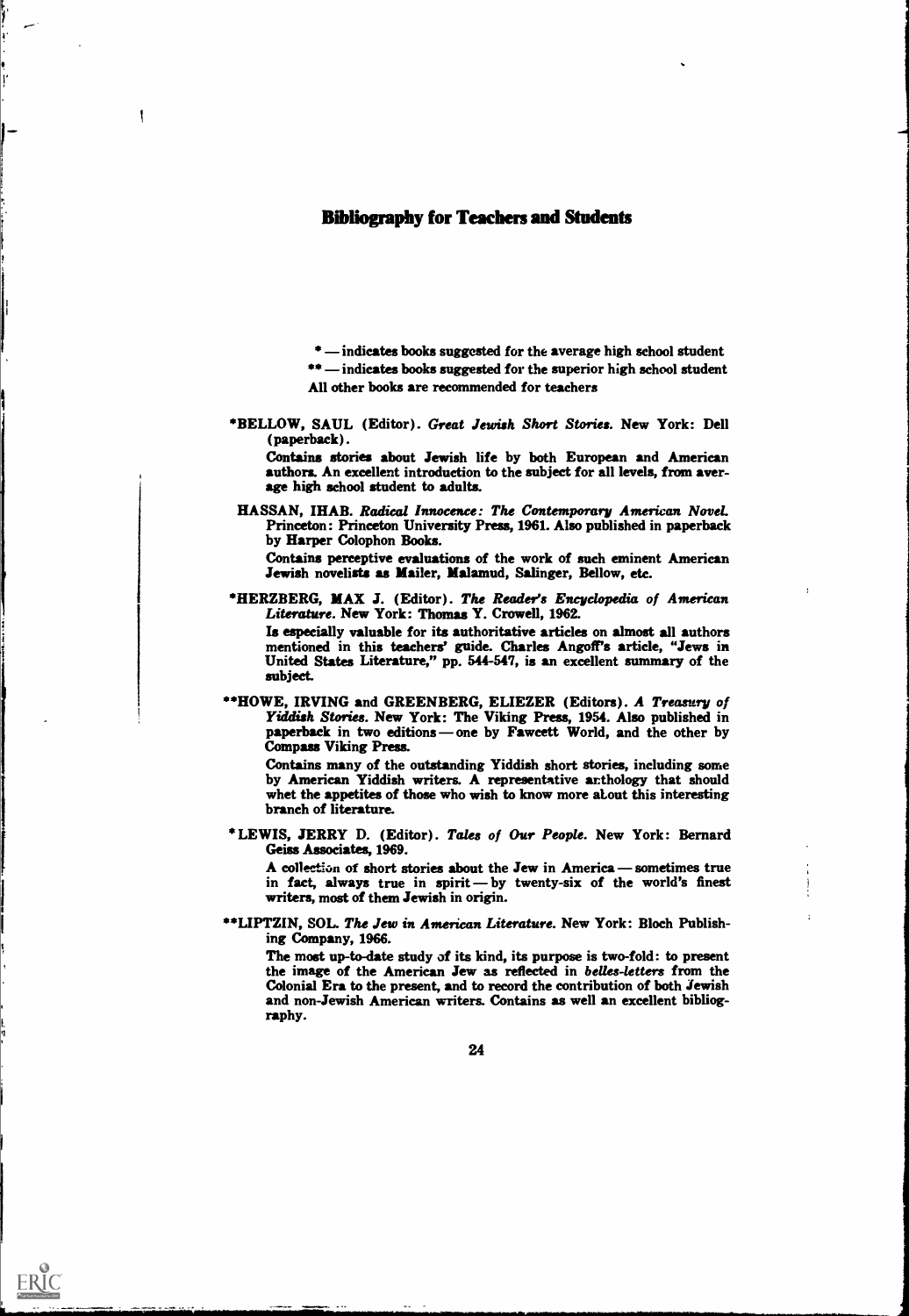\*MALIN, IRVING and STARK, IRWIN (Editors). Breakthrough. Philadelphia: Jewish Publication Society, 1963.

Subtitled "A Treasury of Contemporary American-Jewish Literature," this anthology consists of three parts: stories, poetry and non-fiction. An extensive introduction places the writers in perspective, both as Jews and literary figures. For an overview of some of the major Jewish contributors to contemporary American literature (excepting the drama), this book is particularly useful.

MARCUS, JACOB RADER (Editor). Memoirs of American Jews. Three volumes. Philadelphia: Jewish Publication Society, 1955. While many of these selections would not be considered literature, they have great interest for those who would like to know the reactions to life in America of literate Jews during the period 1775-1865.

- MERSAND, JOSEPH. Traditions in American Literature: A Study of Jewish Characters and Authors. Port Washington: Kennikat Press, 1968. This book, originally published in 1939, discusses both the presentation of Jewish characters in American literature from Colonial times to the 1930's, and the contributions of American writers of Jewish origin to all branches of literature: fiction, drama, poetry, criticism. Contains a fairly complete list of books written by American Jews up to 1939. Some authors (e.g., Robert Nathan and S. N. Behrman) are presented in depth.
- \*\* MILLER, ARTHUR. Collected Plays. New York: Viking Press, 1958. Includes AU My Sons, Death of a Salesman, The Crucible, A Memory of Two Mondays and A View from the Bridge. Also contains an informative, provocative introduction by the playwright.

RICHMAN, SIDNEY. Bernard Malamud. New York: Twayne, 1966.

Deals with all of Malamud's works up to 1966. For those who would like to read Malamud in depth, this book is a valuable guide.

\*RIBALOW, HAROLD (Editor). A Treasury of American Jewish Stories. New York: Beechhurst Press, Inc., 1950.

An excellent collection of stories by American Jewish authors on important Jewish themes.

\*\*ROVIT, EARL. Saul Bellow. Minneapolis: University of Minnesota Press, 1967.

In this pamphlet of only 46 pages, Mr. Rovit analyzes the importance of Bellow, whom he considers the most significant American novelist to come to maturity since World War II. The list of critical and biographical studies should prove helpful to anyone wishing to study the works of Bellow in depth.

TANNER, TONY. Saul Bellow. New York: Barnes and Noble, 1967.

Originally published in Edinburgh in 1965, this book is especially interesting because it contains an evaluation of Bellow by critics outside of the United States.

WALKER, WARREN S. Twentieth Century Short Story Explication. Second Edition. Hamden, Connecticut: Shoe String Press, 1967.

Is especially valuable for those who wish to read critical evaluations of individual stories by many of the authors discussed in this teachers' guide. WARFEL, HARRY R. American Novelists of Today. New York: American

Book Company, 1951. Though somewhat outdated, this reference book is nonetheless valuable for its biographical details on many American Jewish writers, as well as a list of their books and dates of publication.

25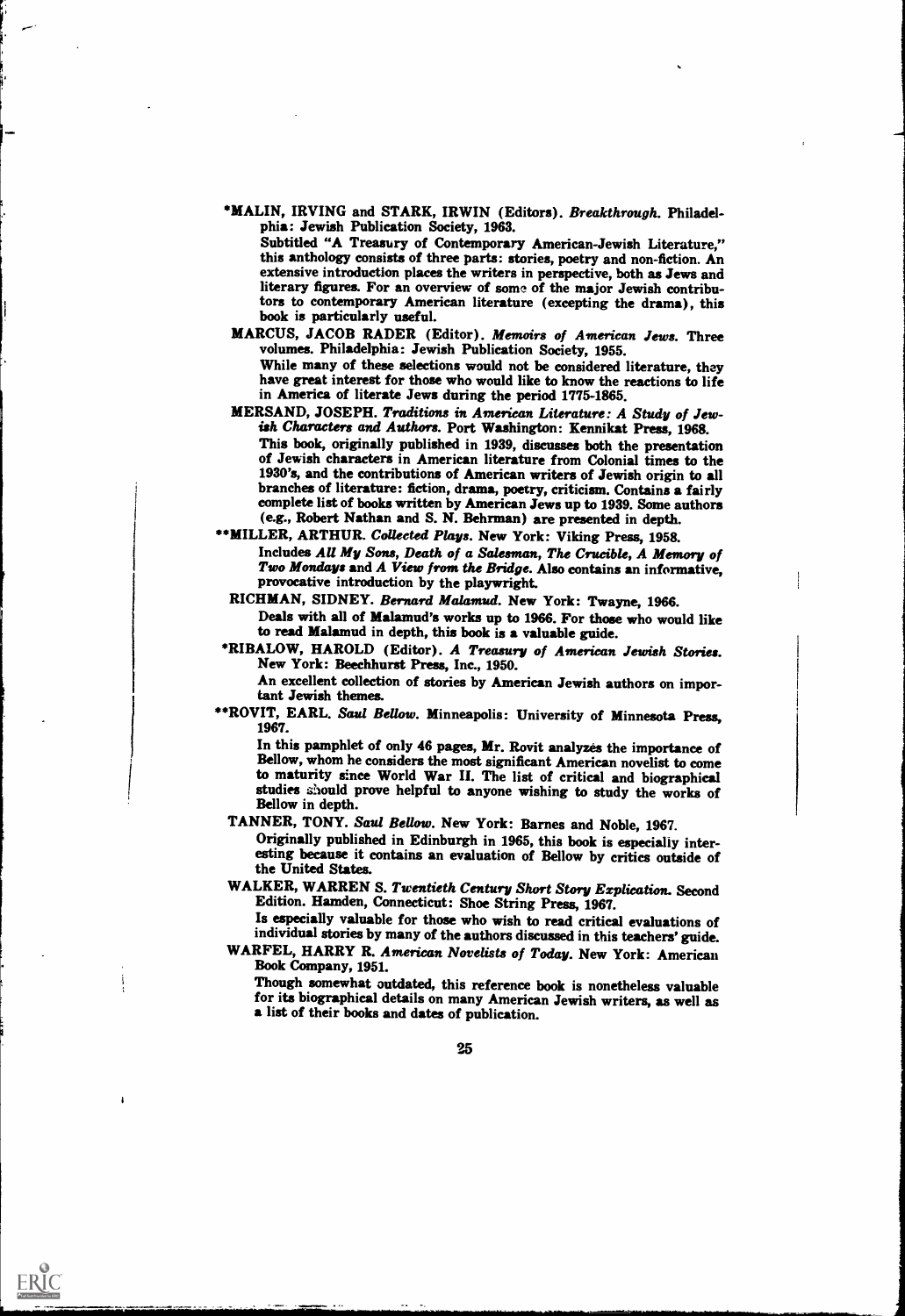## Model Instructional Unit

prepared by Milton Silver

In the preceding pages we have what properly might be referred to as a resource unit — that is to say, a reservoir of appropriate materials from which the individual teacher may draw in evolving a particular unit (or units) suited to his own as well as his class' needs and interests. Such units may be brief or long (depending on the time available), separate from or integrated into whatever material the teacher would normally be teaching.

On the other hand, the model instructional unit presented below consists of a more narrow range of objectives and learning activities, plus evalua-<br>tory techniques for the teacher and a list of possible enrichment aids. It is specifically designed for those teachers with a four-week block of time available to them for such a unit, and outlines in step-by-step fashion concrete lesson plans according to a cohesive, structured and meaningful pattern.

## Title: THE AMERICAN JEWISH WRITER Grade Level: ELEVENTH YEAR ENGLISH (AMERICAN LITERATURE) Time (or Duration of Unit): FOUR WEEKS

#### I. OBJECTIVES

1 i i 1

ERIC

A. Teacher's objectives

1. To understand some of the problems, values and attitudes of the American Jew as reflected in the works of Jewish authors.

i

1,

- 2. To familiarize students with worthwhile examples of literature.
- 3. To encourage students to appreciate recent Jewish contributions to American (and world) literature.
- 4. To stimulate an interest in reading the works of American Jewish authors.
- 5. To evaluate the particular contributions of Bernard Malamud, Arthur Miller, Philip Roth, J. D. Salinger and Irwin Shaw.
- 6. To develop specific abilities and skills  $-$  in reading and understanding prose and poetry, in research and reporting, in oral English, in critical evaluation and in creative expression.

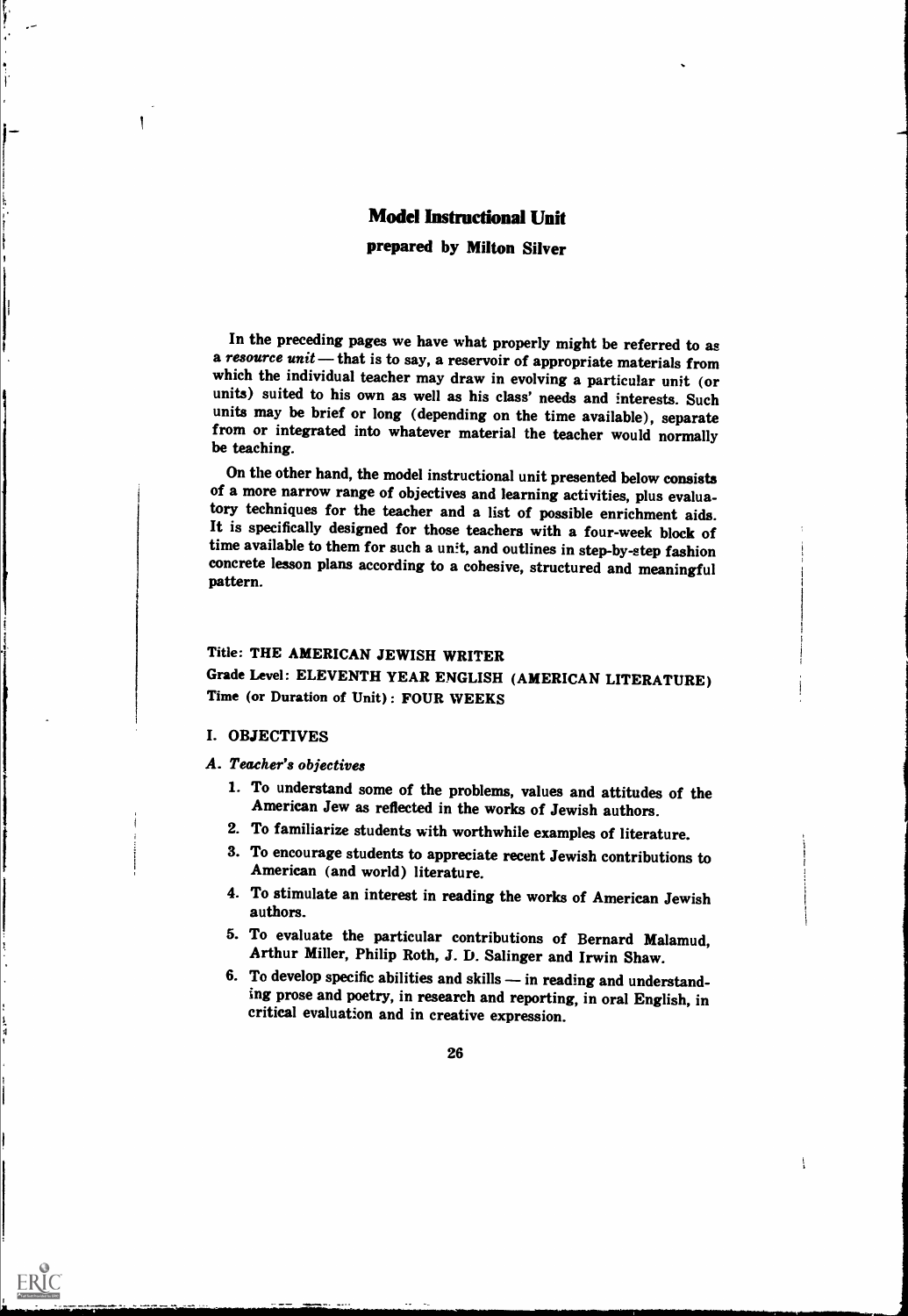#### B. Pupil's objectives

- 1. What IS a Jew?
- 2. Is there really such a thing today as a modern ethnic literature? Is there a "Jewish" novel, story, play or poem?
- 3. Why should we study the American Jewish writer?
- 4. What contributions have Jewish writers made to literature?
- 5. Why are American Jewish writers like Bellow, Chayevsky, Heller, Hellman, Mailer, Malamud, Miller, Roth, Salinger and Shaw regarded as major literary figures?

#### IL OVERVIEW

This unit may be handled in many different ways — depending, in part, upon the amount of time allocated by the teacher. For example, he might wish to extend the unit an additional four weeks by incorporating class study of drama, as is suggested in "Classroom Activities and Discussion Topics," No. 23.

Basically, an effective beginning can be made through the class use of Great Jewish Short Stories (edited by Saul Bellow) ; Harold U. Ribalow's A Treasury of American Jewish Stories (containing 49 stories by 48 American Jewish writers, ranging from those who are internationally famous to those who are more obscure, but not including Malamud or Roth) ; selected stories by Philip Roth, and a novel, such as The Fixer, by Bernard Malamud.

#### III. APPROACHES

A. Motivations

- 1. Utilizing the Caedmon recording, American Patriotism in Poems and Prose, have the class listen to Emma Lazarus' "The New Colossus." Discussion of the poem should follow, including responses to such questions as: To whom does this poem apply? Is the poem uniquely "Jewish"?
- 2. It has been said that "most of us would snarl at the statement that there is any such beast as a 'Catholic' novel." Evaluate. Is there such a thing as a "Jewish" novel? (Is there any "minority" literature?) Why should we study ANY literature with an ethnic viewpoint in high school?
- B. Assigned readings

- 1. Class texts Great Jewish Short Stories\*, A Treasury of American Jewish Stories\*\*, The Fixer.
- 2. Supplementary reading (individual and for panel discussions) see below IV  $A$ , 3 and 4 and IV  $B$ , 2 and 3.

<sup>\*\*</sup> hereafter referred to as Treasury



<sup>\*</sup> hereafter referred to as GJSS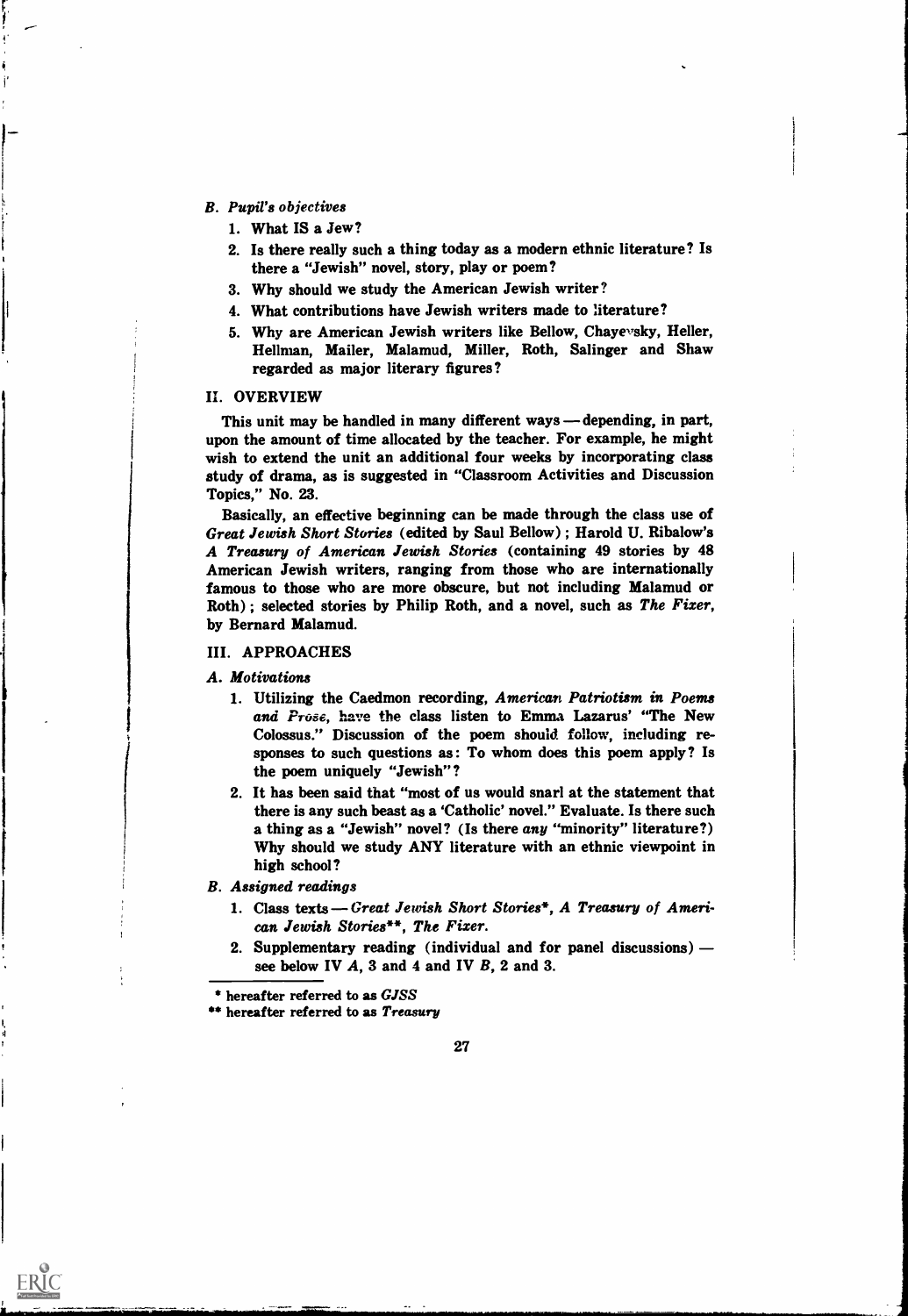## IV. WORKING PERIOD

#### A. First week — Introductory activities

- 1. The closed-circuit television (or film) lecture by Louis Zara, entitled "The American Jewish Writer," can be viewed by the class and followed by appropriate questions from "Classroom Activities and Discussion Topics," No. 25.
- 2. The most intriguing of the short stories in Treasury should be selected in order to pique the students' interest. There are many possibilities - from delightful portraits to touching vignettes and powerful narratives. One example of the "unusual" is the very first story - Howard Fast's tale of Jews on the American frontier, "Where Are Your Guns?"
- 3. Reading of Isaac Bashevis Singer's "Gimpel the Fool" and/or "The Old Man" (in GJSS) can also be supplemented by the Caedmon recording of Singer's stories. Advanced students might read and report on his novels, leading the class to a consideration of the remarkable success Singer has achieved in recent years.
- 4. Selected stories from GJSS should be studied so as to afford a background of Jewish literature not necessarily American. This is a good opportunity to familiarize students with the Yiddish literature of Sholom Aleichem and Isaac Loeb Peretz (with each author brought closer to the students by means of the recording entitled The World of Sholom Aleichem).
- 5. Similarly, class study of short stories by Albert Halper (in GJSS and Treasury) can be tied in with projects by individual, advanced students examining his novels and reporting on naturalism.

## B. Second and third weeks - Developmental activities

- 1.\* Students can be exposed to the short stories of Bernard Malamud and Philip Roth by means of the CMS recording #520. Malamud's "The Magic Barrel" (in GJSS) should be studied by the class together with any other stories in this collection  $-$  as should be selected stories by Roth. Suitable stories by the latter include "Eli the Fanatic" and "Conversion of the Jews."
- 2. Bernard Malamud's The Fixer might be read by the class, and time devoted to a consideration of background and authenticity, basic premises, character delineation, structure, impact, thematic implications and style. Class discussion of "the little man" who displays strength and courage should be related to supplementary reading and panel discussions of similar works about Jews (e.g., The Diary of Anne Frank, The Wall, Exodus) as well as non-Jews. The writing of short stories on similar themes should be encouraged. Certain students might elect to write diaries or autobiographies from the



1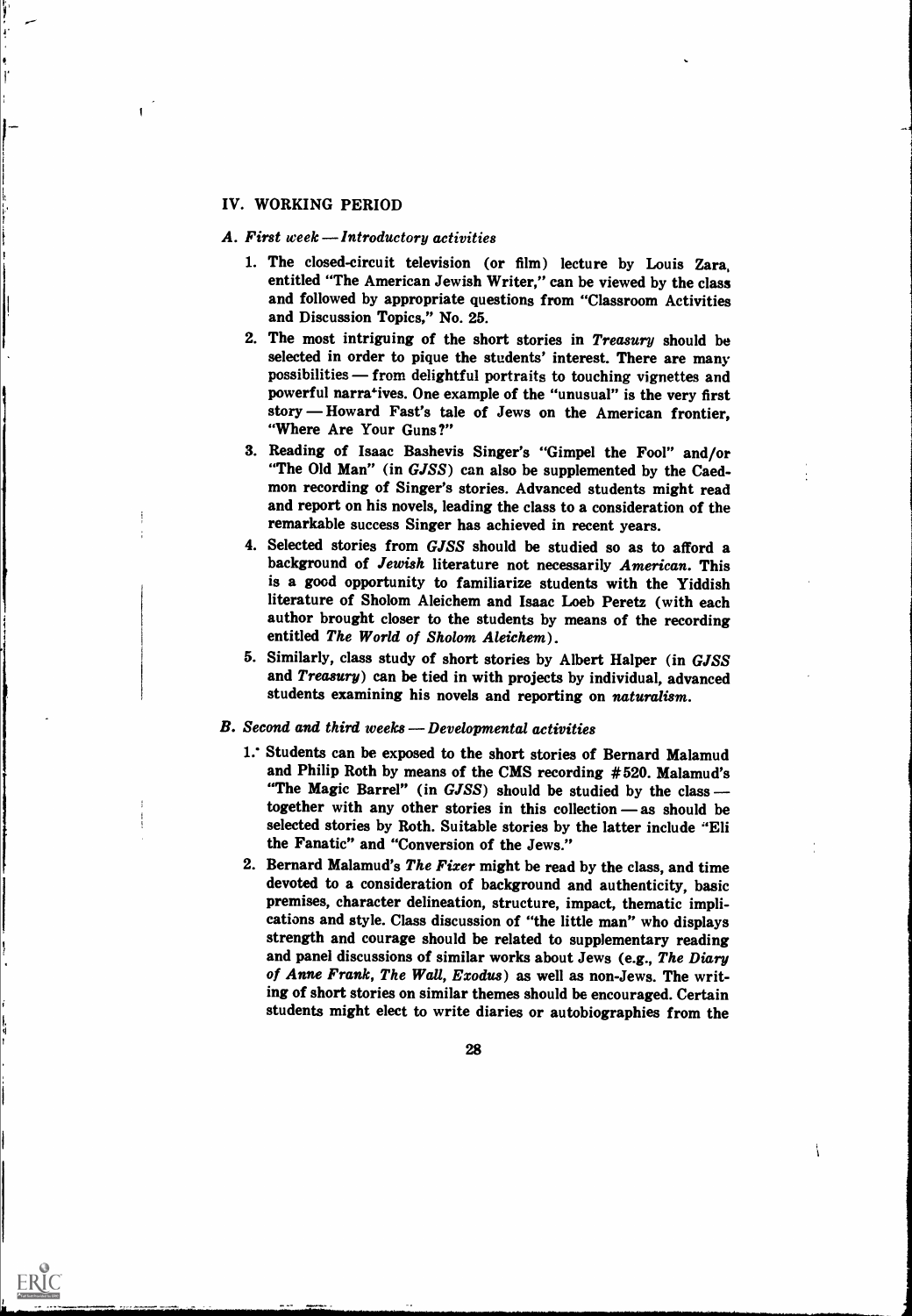point of view of a Catholic fighting for his physical or spiritual survival.

- 3. The stories in *Treasury* are drawn from many sources and reveal a wide variety of talents and interests, but each is "a story that only a Jew could have written." Several concern the theme of Jewish alienation (this topic can be pursued further; refer to "Classroom Activities and Discussion Topics," No. 23). Irwin<br>Shaw's "Act of Faith" might be considered a war story or a subdued study of anti-Semitism; an excellent and provocative story, it should be read by the class, and supplemented by panel discussions<br>and individual reports on related topics (war novels, No. 15, and/or anti-Semitism, No. 13). Budd Schulberg's first published story, "Passport to Nowhere," together with several other stories dealing with the Hitlerian Holocaust, might enrich and be enriched by the 9th Year Study Guide (*Wr* Here, too, wider possibilities for class study exist in reports and dramatizations, as well as in reading and listening to recordings of Miller's *Incident at Vichy* (Caedmon TRS 318 and Mercury OCM-<br>2-2211). Also worth considering are such famous Miller plays as<br>All My Sons, Death of a Salesman and The Crucible, which do not have particularly "Jewish" themes.
- 4. Throughout this unit, emphasis should be placed not only on reading and listening, but on creative writing as well as student dramatizations and panel discussions.

## $C.$  Fourth week — Culminating activities

I a shekara

I a ser

- 1. In reviewing The Fixer, present a (dramatized) class jury trial of Yakov Bok. (Similarly, the class might wish to try Yakov's accusers.)
- 2. Efforts should be made to write and present a class play mirroring attempts to debase a member of any other persecuted group (including Catholics). It should be similar, in microcosm, to the movie version of The Fixer.
- 3. The best examples of the class' creative and critical writing should be collated in a class magazine.
- 4. With all the emphasis on the Jewish writer, let us not neglect the fact that these are American writers. Include class study, discussion and reading of Elias Lieberman's "I Am an American" (also on the American Patriotism Caedmon recording), and discuss "A Message for Harold," "The Night My Brother Came Home" and "Second Lieutenant, U.S.A. Res." (in Treasury) in terms of how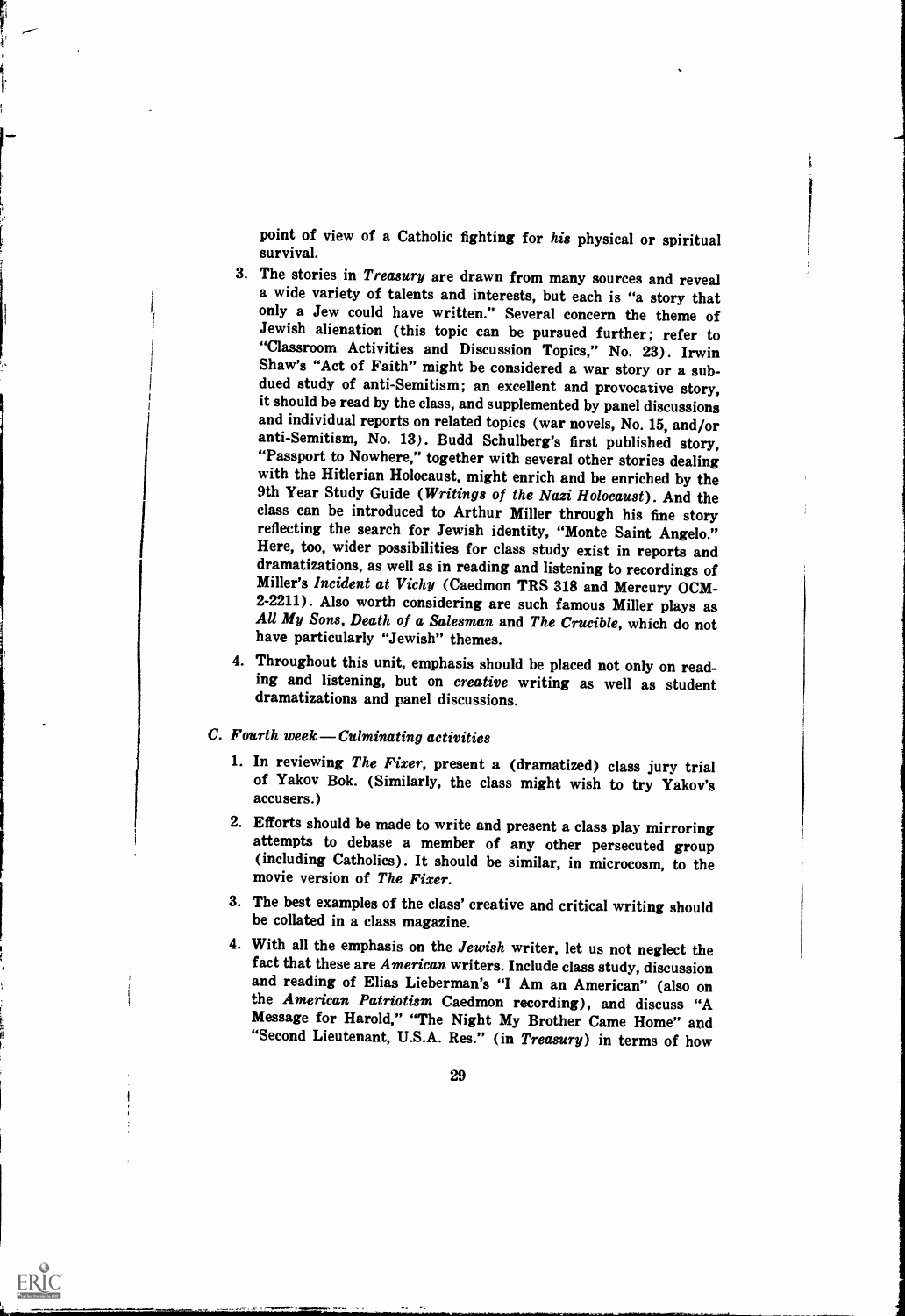they "reflect the deep love of the Jew in America for his homeland" and explain why to him the war was . . . "worth fighting and dying for."

## V. EVALUATION TECHNIQUES AND PROCEDURES

- 1. Teacher observation of student performance.
- 2. Teacher judgment of creative activity.
- 3. Student performance on reports and panel discussions.
- 4. Tests on the works read and studied in class.
- 5. Assessment of individual, voluntary work.
- 6. Assignment and rating of written book reports.
- 7. Student self-evaluation with reference to objectives.

## VI. BIBLIOGRAPHY

- BELLOW, SAUL (Editor). Great Jewish Short Stories. Paperback -Dell.
- BELLOW, SAUL. Adventures of Augie March. Paperbacks Compass, Crest.

Dangling Man, Paperback - Signet.

Herzog. Paperbacks - Crest, Compass.

 $Victim.$  Paperback  $-$  Signet.

HELLER, JOSEPH. Catch 22. Paperback - Dell.

## MAILER, NORMAN. The Naked and the Dead. Paperback - Signet.

- MALAMUD, BERNARD. The Assistant. Paperbacks Noonday, Signet.
	- The Fixer. Paperback Dell.

The Magic Barrel. Paperbacks - Noonday, Vintage.

MILLER, ARTHUR. Collected Plays. New York: Viking Press, 1958.<br>The Crucible. Paperbacks — Bantam, Compass. Death of a Salesman. Paperback — Compass.<br>Focus. Paperback — Avon.

ERIC

Incident at Vichy. Paperback - Bantam.

RIBALOW, HAROLD U. (Editor). A Treasury of American Jewish Stories. New York: Beechhurst Press, 1950.

ROTH, PHILIP. Goodbye, Columbus. Paperback - Bantam. Letting Go. Paperback — Bantam.

- SALINGER, J. D. Four Books by J. D. Salinger. Paperback Bantam.
- 

SHAW, IRWIN. The Young Lions. Paperback - Signet.<br>SINGER, ISAAC B. Family Moskat. Paperback - Noonday. Gimpel the Fool and Other Stories. Paperbacks — Avon, Noonday.<br>Short Friday and Other Stories. Paperbacks — Noonday, Signet.<br>The Slave. Paperbacks — Avon, Noonday.